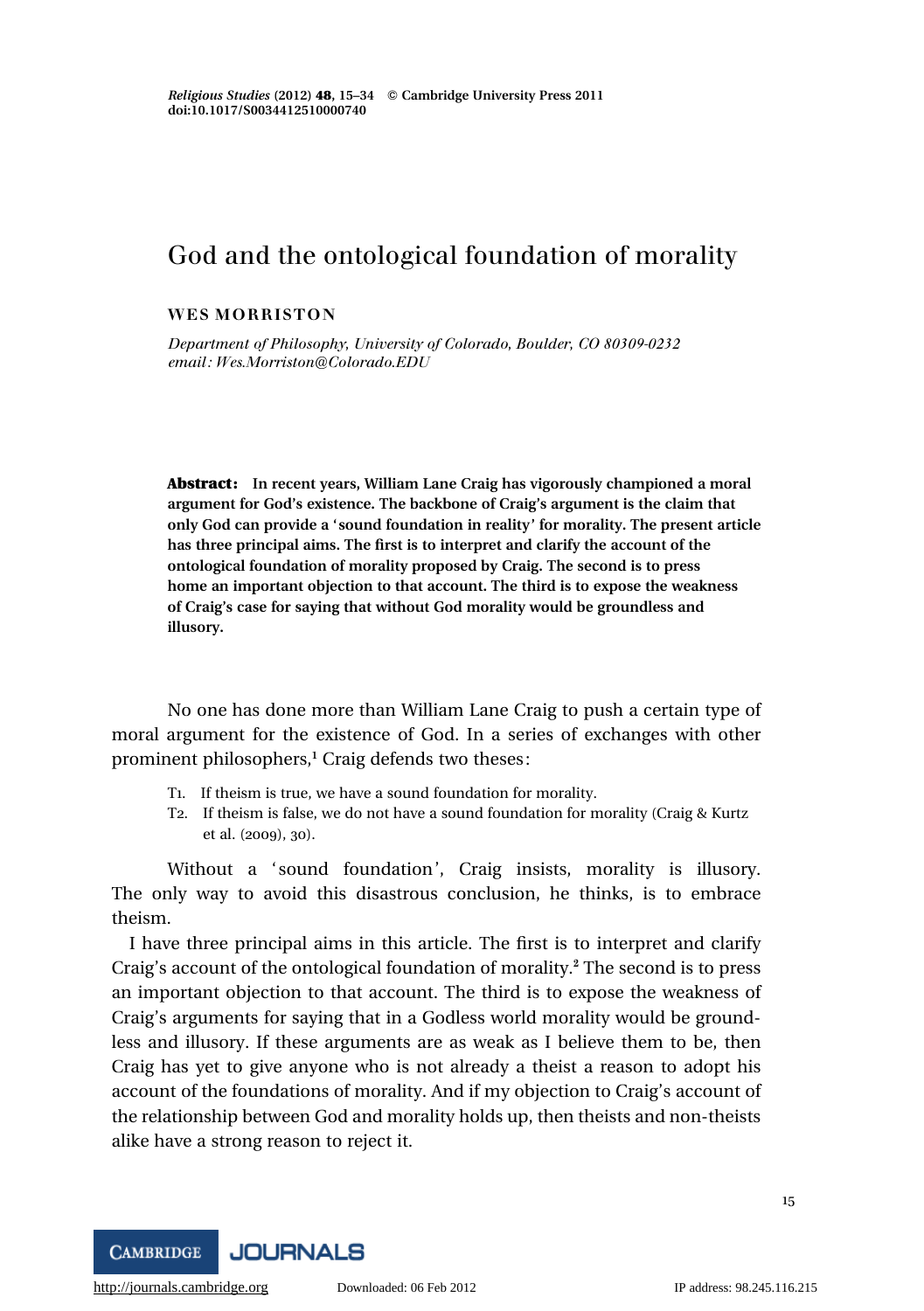Before getting down to business, something must be said about the concept of a sound foundation. It is important to see that Craig is not concerned with the foundation of moral knowledge. He acknowledges that theists and atheists often make similar moral judgements on similar epistemic grounds. But only theists, he says, can give an adequate account of the ontological ground or foundation of morality (Craig & Kurtz et al. (2009), 37). If God does not exist, there is, at the most fundamental level of reality, nothing to make a person morally good or bad, and nothing to make it a moral duty to do some things and refrain from doing others. With God, morality is grounded and real; without God, it is ungrounded and illusory.

Our first task is to extract an account of the ontological foundation of morality from Craig's defence of his two theses, beginning with T1:

If theism is true, we have a sound foundation for morality.

Unfortunately, Craig sometimes defends this thesis in a way that throws no light on the question of ontological foundations. T1, he says, 'should not really be a point of controversy'.

The theism of which I speak is traditional Anselmian theology, which conceives of God as ' the greatest conceivable being'. Any moral objectivist, whether or not she bases moral values and duties in God or regards them as existing independently of God, will regard this first contention as true, since it states a merely sufficient, but not a necessary, condition of morality. (Craig & Kurtz et al. (2009), 168)

The idea here seems to be that if a perfect being exists, its nature or essence must include perfect moral goodness. Such goodness is an objective feature of reality. So if the Anselmian God exists, there must be objective moral values.

This may be so, but merely pointing out that the existence of God is 'sufficient' for moral truths because it entails that there are some doesn't tell us anything about the ontological foundation of morality. Craig needs to show that and how morality is (and must be) grounded in God. The interesting questions, then, are these:

- ' Do fundamental moral principles require some special ontological foundation beyond themselves ?
- $\bullet$  If so, *can* God provide that foundation, and is it the case that *only* God can provide it?

In the last section of the article, I'll have a bit to say about the first issue. For the nonce, let's join Craig in supposing that morality does require a foundation outside itself, and turn directly to his substantive claims about that foundation, beginning with his account of moral value.<sup>3</sup>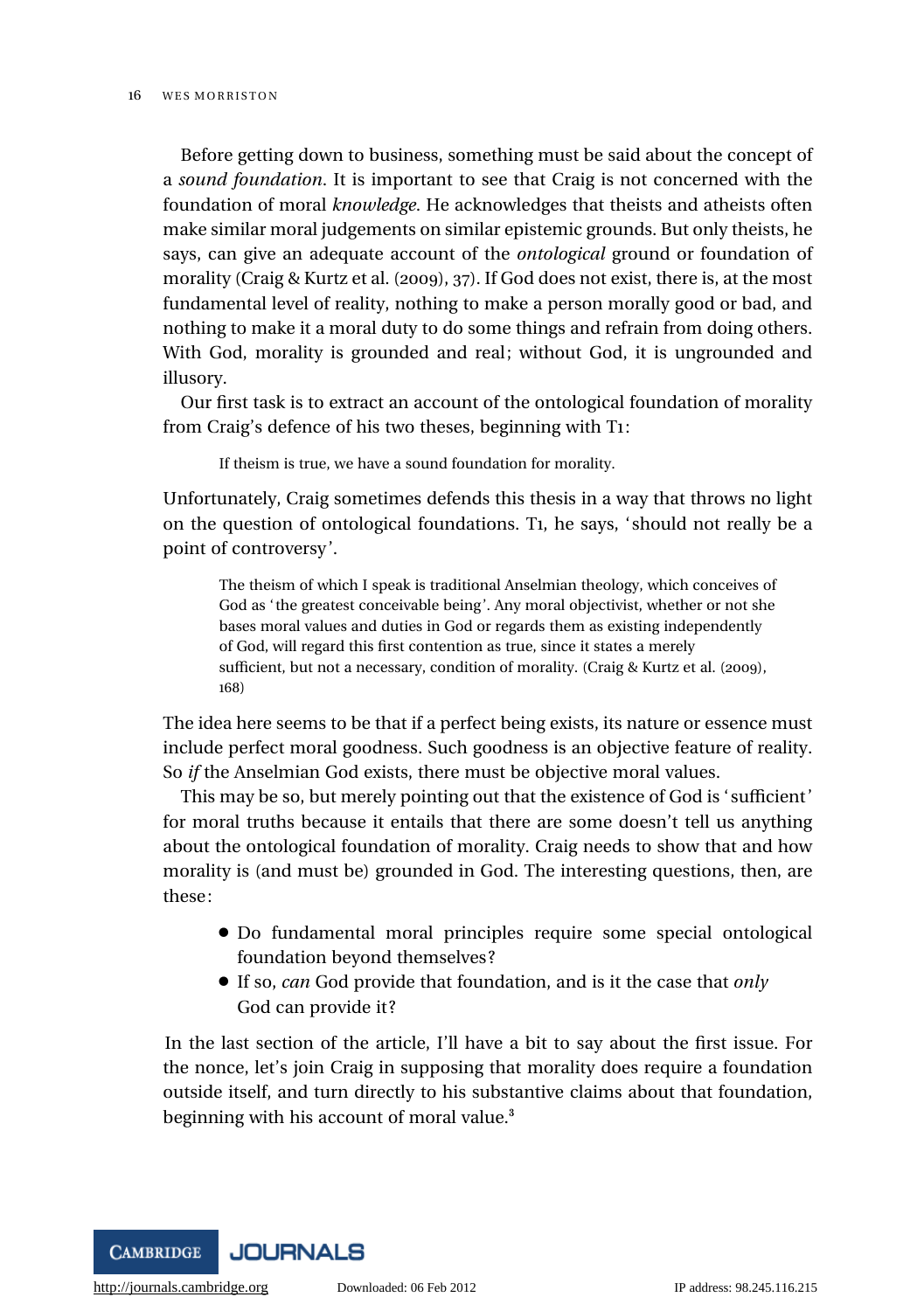## Moral value

Here are two key quotations.

On the theistic view, objective moral values are rooted in God. He is the locus and source of moral value. His holy and loving nature supplies the absolute standard against which all actions are to be measured. He is by nature loving, generous, just, faithful, kind, and so forth. (Craig & Kurtz et al. (2009), 30)

On the account I suggest, the Good is determined paradigmatically by God's own character. Just as a meter was once defined paradigmatically as the length of an iridium bar housed in the Bureau des Poids et des Mesures in Paris, so moral values are determined by the paradigm of God's holy and loving character. God's character is not malleable, as is a metal bar; indeed, on classical theism it is essential to him. Moreover, since according to classical theism, God exists necessarily, his nature can serve to ground necessary moral truths. (Craig & Kurtz et al. (2009), 169–170)

The claim that God's 'holy and loving nature supplies the absolute standard against which all actions are to be measured' might naturally be construed as a move in moral epistemology, offering a recipe for settling the question whether some person or action is good. ' If you want to know whether this person or that pattern of behaviour is good', the recipe says, ' then look at God and ask yourself whether this is what God is like, or whether this is the sort of thing a being with God's moral character might do'. But this isn't at all what Craig has in mind, since (as noted above) he is here interested only in moral ontology. He means to be giving an account of the way in which moral facts are 'grounded' in God's 'moral nature'.

How might God's moral nature provide the 'ground' of moral values ? Craig explains.

[T]he sort of grounding I have in mind for moral values is 'informative identification'. Moral values are identified with certain attributes of God… (Craig & Kurtz et al. (2009), 168)

It seems, then, that moral values are to be identified with God's moral attributes – and, as the context makes clear, this is supposed to be analogous to the way in which (on the received view) water is identified with  $H<sub>2</sub>O$  and heat with the energy of molecular motion.

This may help explain the kind of 'identification' Craig has in mind – though not perhaps the way in which these identities are discovered.<sup>4</sup> Before moving on, though, we need to get much clearer about what is being identified with what. For example, love is a prime moral value, but I take it that Craig doesn't mean to identify our love with God's love. So what does he mean ? His appeal to the standard meter bar analogy may give us a clue. He seems to be thinking of the standard meter bar as a paradigm in the following sense. The degree to which an object approximates to being a meter long just is the degree to which it is similar in length to the standard meter bar.<sup>5</sup> If God's moral nature is a paradigm in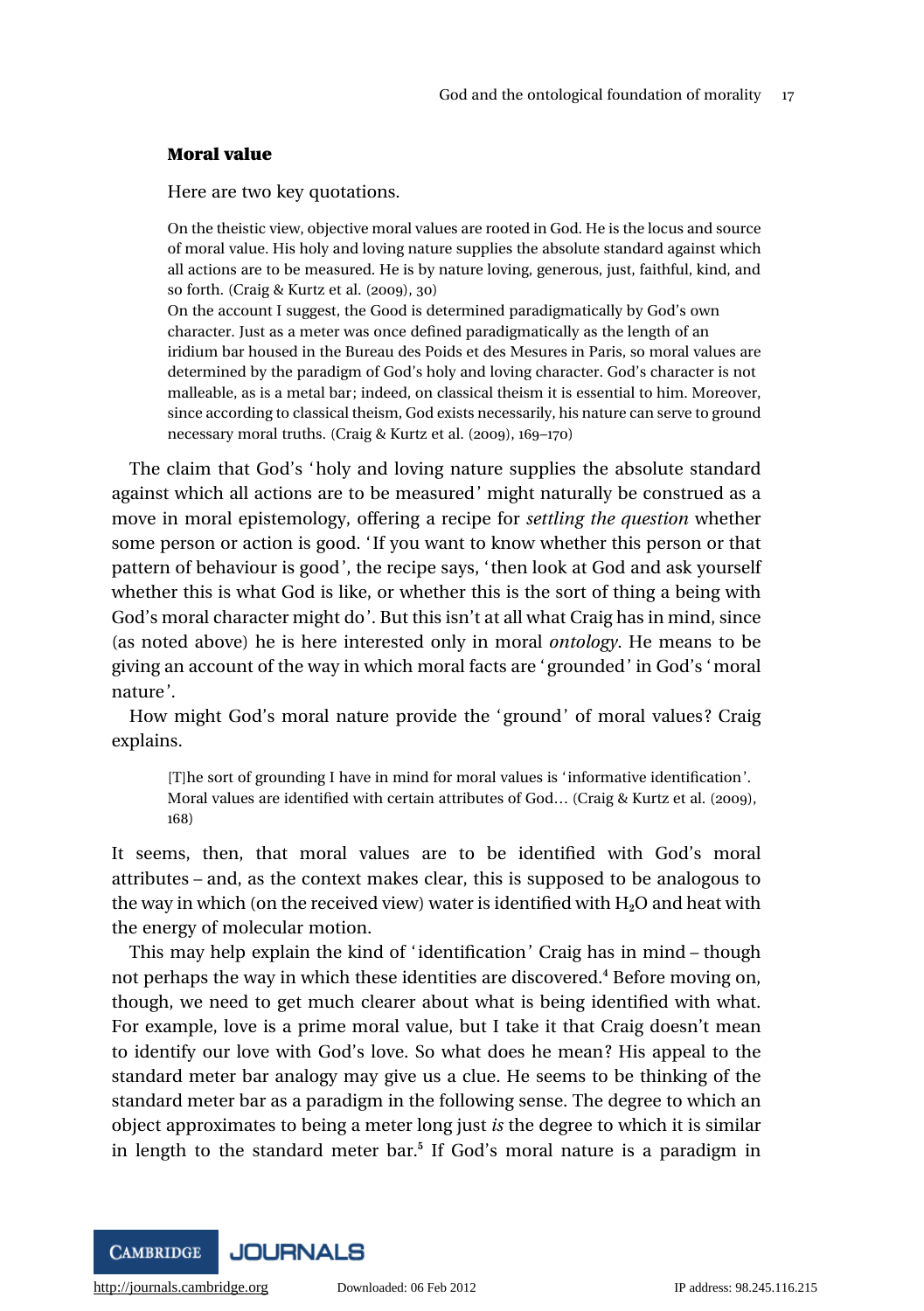(roughly) this sense, then Craig can say that the *value* of our love – its goodness – consists in its resemblance (however partial and fragmentary) to God's love. More generally, he can say that what it is for us to be morally good (to the degree that we are so) is the degree of our resemblance in relevant respects to God, where the attributes on his list of divine virtues tell us what at least some of the relevant respects are. If that's right, then we can capture Craig's idea in a snappy slogan: goodness is God-likeness.

We have been speaking about the moral goodness of persons and their characters. But in the first passage quoted above, Craig says that God's moral nature is the absolute standard against which actions are to be 'measured'. How is this to be understood ? Perhaps the idea is that morally good actions are actions of a kind that a person who relevantly resembles God might do. Once again, the claim is about what it takes for an action to be good, and not what it takes for us to recognize its goodness. We don't have to do any measuring or comparing in order for our actions to be of a kind that a God-like person would do.

It appears, then, that Craig's ontology of moral value makes two related 'informative identifications'.

- $\bullet$  God's moral nature (or character<sup>6</sup>) *is* the ultimate standard of moral goodness.
- ' The moral goodness of finite creatures is the degree to which their moral characters are like God's.

In this way, God's moral nature is said to be the ultimate foundation or ground of the moral goodness both of persons and of their actions. God-likeness (in relevant respects) is what makes persons and actions morally good.

## Moral duty

So much for the ontological foundation of moral *values*. But not every morally good act is a moral  $duty$ . For example, it might be good – though not a duty – to join Doctors Without Borders. Craig believes that theism offers a 'perspicuous account' of what makes some things morally obligatory and others morally wrong (Craig & Kurtz et al. (2009), 172).

On the theistic view, God's moral nature is expressed to us in the form of divine commands that constitute our duties. Far from being arbitrary, these commands flow necessarily from his moral nature. (Craig & Kurtz et al. (2009), 30)

Craig's theory of moral duty is explicitly built on his theory of moral value. It assumes that God has a 'perfect moral nature' – that God is 'by nature loving, generous, just, faithful, kind, and so forth', and that God's commands 'flow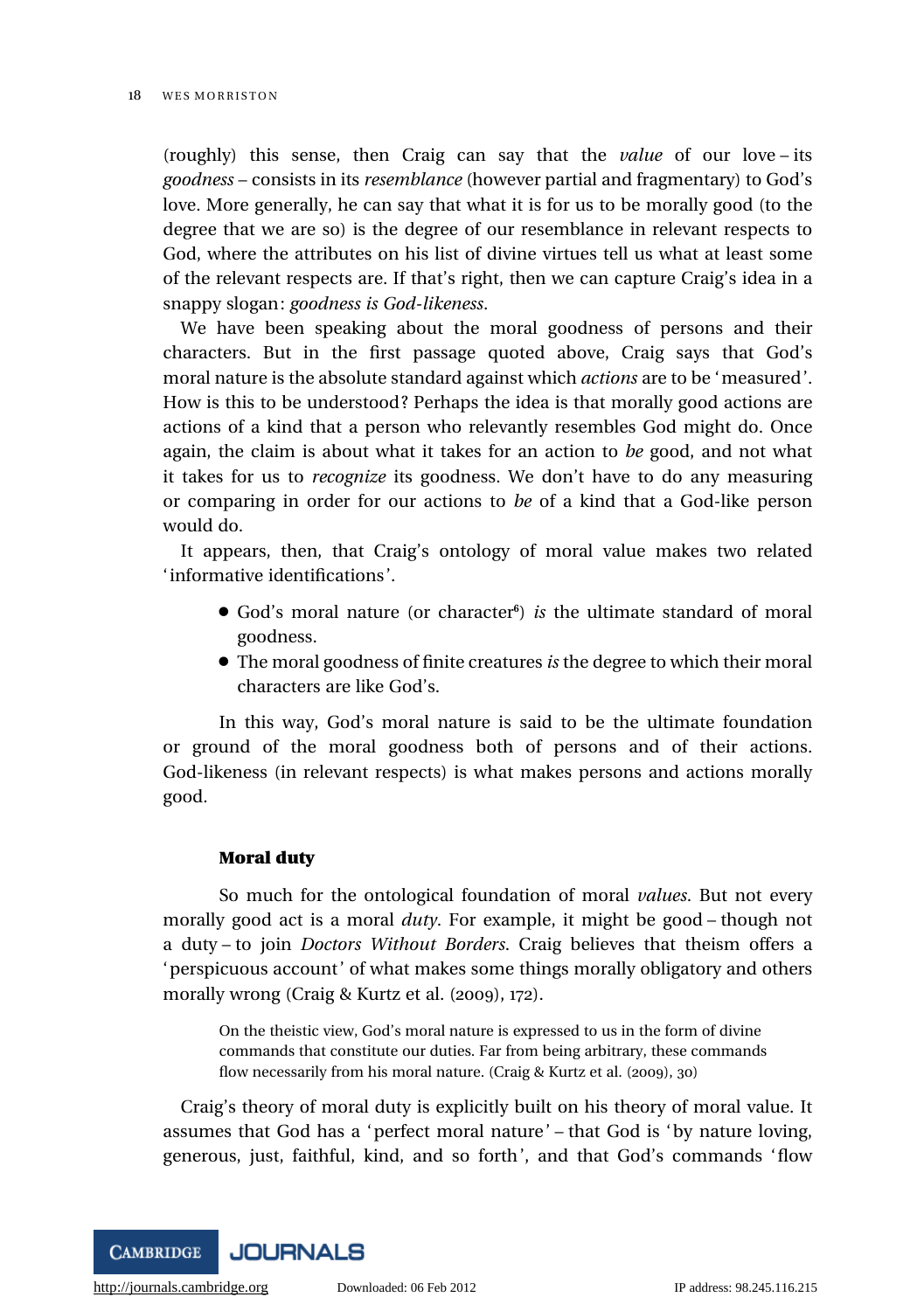necessarily from his moral nature' (Craig & Kurtz et al. (2009), 30). Only given this pair of assumptions are God's commands said to constitute our duties, turning the morally good into the morally required.<sup>7</sup>

One might wonder about the phrase 'flow necessarily from his moral nature'. Does it mean that each divine command is necessitated by God's moral nature – that God's moral nature makes it impossible for him not to command what he does in fact command ? Or does it mean merely that it is necessary that all divine commands flow from God's moral nature, where the 'flow from' relation is understood in a weaker sense? Craig doesn't say. But whatever the details, it's clear that the main point of the claim that God's commands 'flow necessarily from his moral nature' is to head off a familiar objection to the divine command theory. It will be convenient to refer to it as ' the arbitrariness objection'. It goes something like this.

Either God has good reasons for his commands or he does not. If he does, then those reasons (and not God's commands) are the ultimate ground of moral obligation. If he does not have good reasons, then his commands are completely arbitrary and may be disregarded. Either way, the divine command theory is false.

Some philosophers think the arbitrariness objection is decisive (Shafer-Landau (2004), 80–81). But Craig thinks his version of the divine command theory is completely untouched by it. To see why, consider the duty to be generous to those in need. On Craig's account, we can endorse all three of the following claims.

- (A) God has a good reason for commanding generosity: generosity is good.
- (B) Generosity is good because, and only because, God is (essentially) generous.
- (C) Nevertheless, it takes a divine command to turn generosity into a duty for us.

Given (A), it might be thought that there is nothing objectionably arbitrary about God's commanding generosity. Given (B), the goodness of God's reason for issuing this command is rooted in his moral nature; it is not therefore independent of God. (C), finally, assures us that it is God's command, and not merely the goodness of generosity, that raises it to the level of a moral imperative.

Many questions remain. Could God have failed to command generosity? Could generosity have failed to be a duty? Just what degree of generosity is required ? And why did God choose to require just that degree of generosity rather than some other ? If there is no reason, then at least a limited version of the arbitrariness objection might still get a bit of traction. It isn't at all clear to me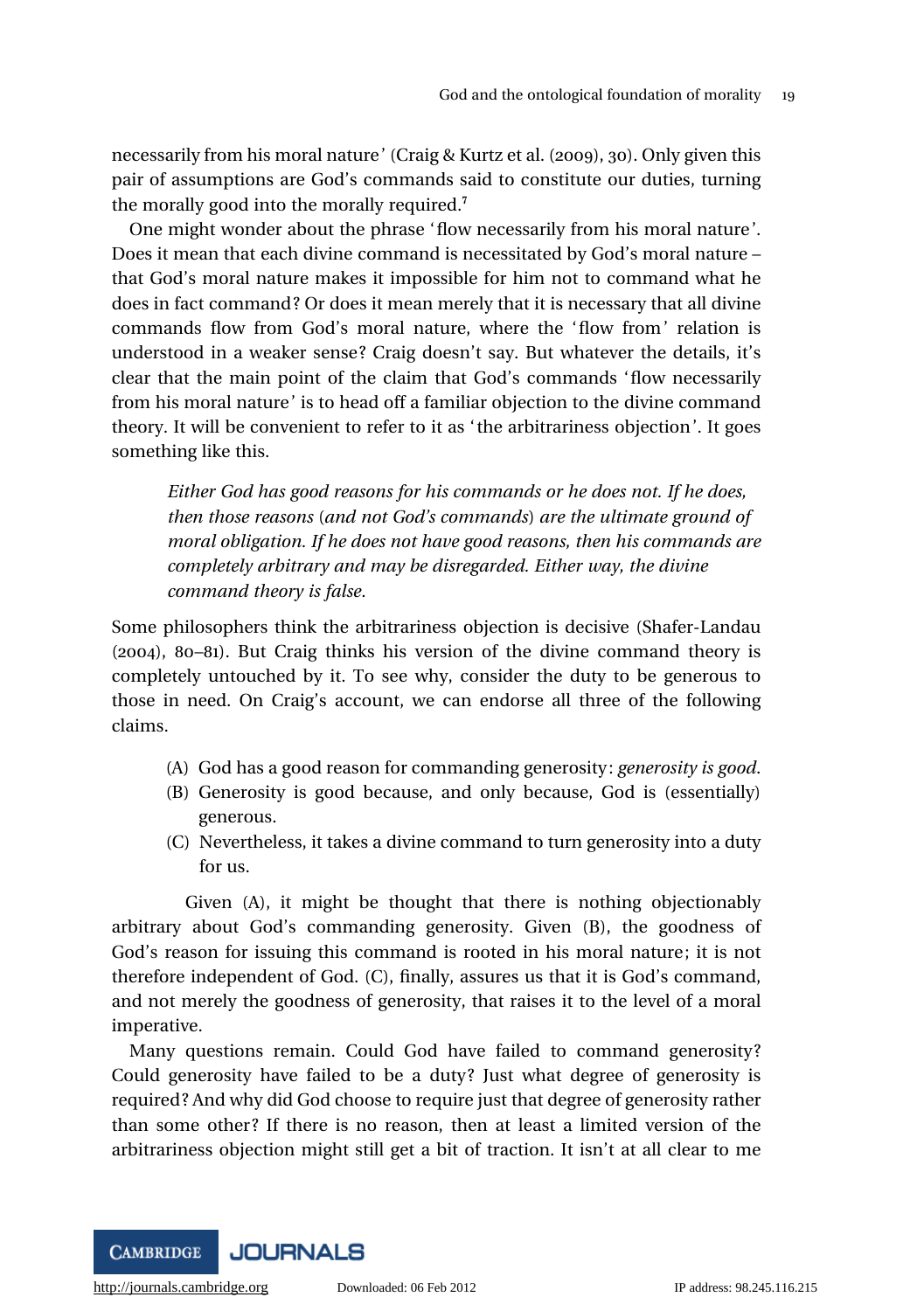how Craig would deal with these issues. But I have other fish to fry, and I am going to assume, at least for the sake of argument, that Craig has qualified the divine command theory sufficiently to immunize it against the arbitrariness objection.

Here is another familiar objection to the divine command theory to which Craig thinks his version is immune.

What if God commanded something horrible, such as eating our children? The divine command theory implies that if God commanded such things we should do them. But that can't be right. What's true is that if God commanded them, he would be bad and those things would (still) be wrong.

Craig's response is that on his theory moral obligation is constituted by the commands of a God who is essentially just and loving. It is therefore impossible for him to issue such commands, and so we don't need to worry about what would be the case if he did.

You might wonder whether this really gets to the heart of the problem. Even if such commands are incompatible with God's nature, isn't it still true that according to the divine command theory eating our children would be morally obligatory if – per impossibile – God commanded it? And isn't this something Craig should be worried about? He doesn't think so. He says that it 'makes no sense' to ask whether it would be ' right to eat our children' if God commanded it (Craig & Antony (2008) ).

[O]n the version of the divine command theory that I have defended, the counterfactual in question has an impossible antecedent and so, on the customary semantics, has no nonvacuous truth value. Even if we … reject the usual semantics and allow that some counterfactuals with impossible antecedents are nonvacuously true, how are we to assess the truth value of a statement like this? It is like wondering whether, if there were a round square, its area would equal the square of one of its sides. And what would it matter how one answered, since what is imagined is logically incoherent ? I do not see that the divine command theorist is committed to the nonvacuous truth of the counterfactual in question nor that anything of significance hangs on his thinking it to be nonvacuously true rather than false. (Craig & Kurtz et al. (2009), 172)

According to Craig, then, it is either vacuously true both that it would be – and that it would not be – morally obligatory to eat our children if God commanded it, or else the scenario is so completely incoherent that it doesn't matter what truth-value we assign this counterfactual.

I am not persuaded that this is the only – or the best – way to handle the objection. Many counterfactual conditionals with impossible antecedents – counterpossibles, as I shall call them – seem to me to be non-vacuously true or false, and the assignment of truth-values in such cases need not be arbitrary. To take just one example, it seems to me that if – *per impossibile* – a completely truthful and omniscient being said that two-plus-two is five then two-plus-two would be five. What's driving my intuition in this case is that the antecedent does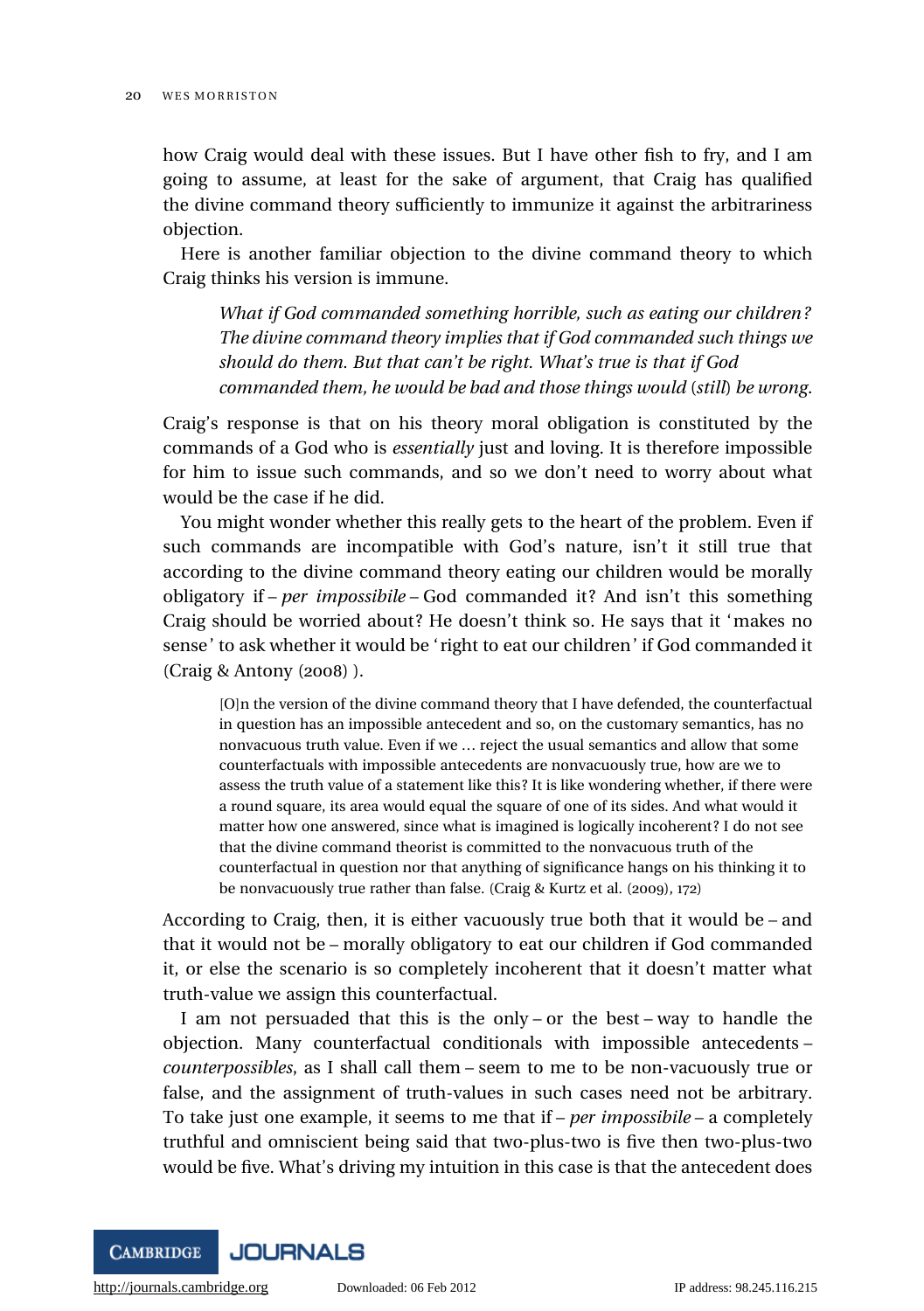not entail the consequent merely in virtue of being impossible. It also does so because of the way in which its content is logically related to the consequent. Whatever a completely truthful and omniscient being says *must* be true, and what we have here is a straightforward substitution instance of that pattern.<sup>8</sup>

So what if God commanded us to eat our children ?<sup>9</sup> Remember that for Craig God is, necessarily, a perfect being. If that is understood, then it really doesn't matter to Craig's position whether it's impossible for a perfect being to command such a thing. Why? Because if a *perfect being* commanded it, the being would have a morally sufficient reason for doing so; and if – *per impossibile*, perhaps – a perfect being had a morally sufficient reason for commanding us to eat our children, we should do it. If I am right about this, then Craig's divine command theory escapes refutation – not for the reason he gives, but rather because the alarming-sounding counterpossibles implied by it turn out to true!<sup>10</sup>

# What's so special about being God-like?

Given fairly standard assumptions about God's moral nature, Craig may be able to deal with the worry about horrific divine commands. And given that he has a separate (though still God-based) account of moral values, he may be able to fend off the arbitrariness objection to his divine command theory. But what of the two 'informative identifications' that lie at the heart of his moral ontology ? Should we accept the view that God's moral character is the ultimate standard of moral goodness, and that moral goodness in finite creatures is the degree to which their characters resemble God's? Can Craig get away with saying that goodness just is God-likeness ? I am not sure that he can.

What's so special about being God-like, anyway? Why is being like God the standard of moral goodness ? For this idea to have content or plausibility, it must be spelled out in terms of the characteristics that are included in God's moral nature. Perhaps the following formulation would get the job done.

To the degree that anyone resembles God with respect to love, generosity, justice, faithfulness, kindness, and so forth, that person is morally good.

The trouble is that this makes it look as if love and generosity and justice and the rest are doing all the work in the proffered account of moral goodness, leaving God no significant role to play.

A simple Euthyphro-like dilemma may help to clarify the alternatives here. Is God good because he is loving, generous, just, faithful, kind, and so forth ? Or are these attributes good-making because God has them? On the first alternative, moral goodness supervenes directly on these marvellous traits of character. Anyone who possesses sufficiently many of them to a sufficiently high degree is morally good, and – let it be noted – this will be so whether or not there is a God. Even if there were no perfect being, love and justice and the rest could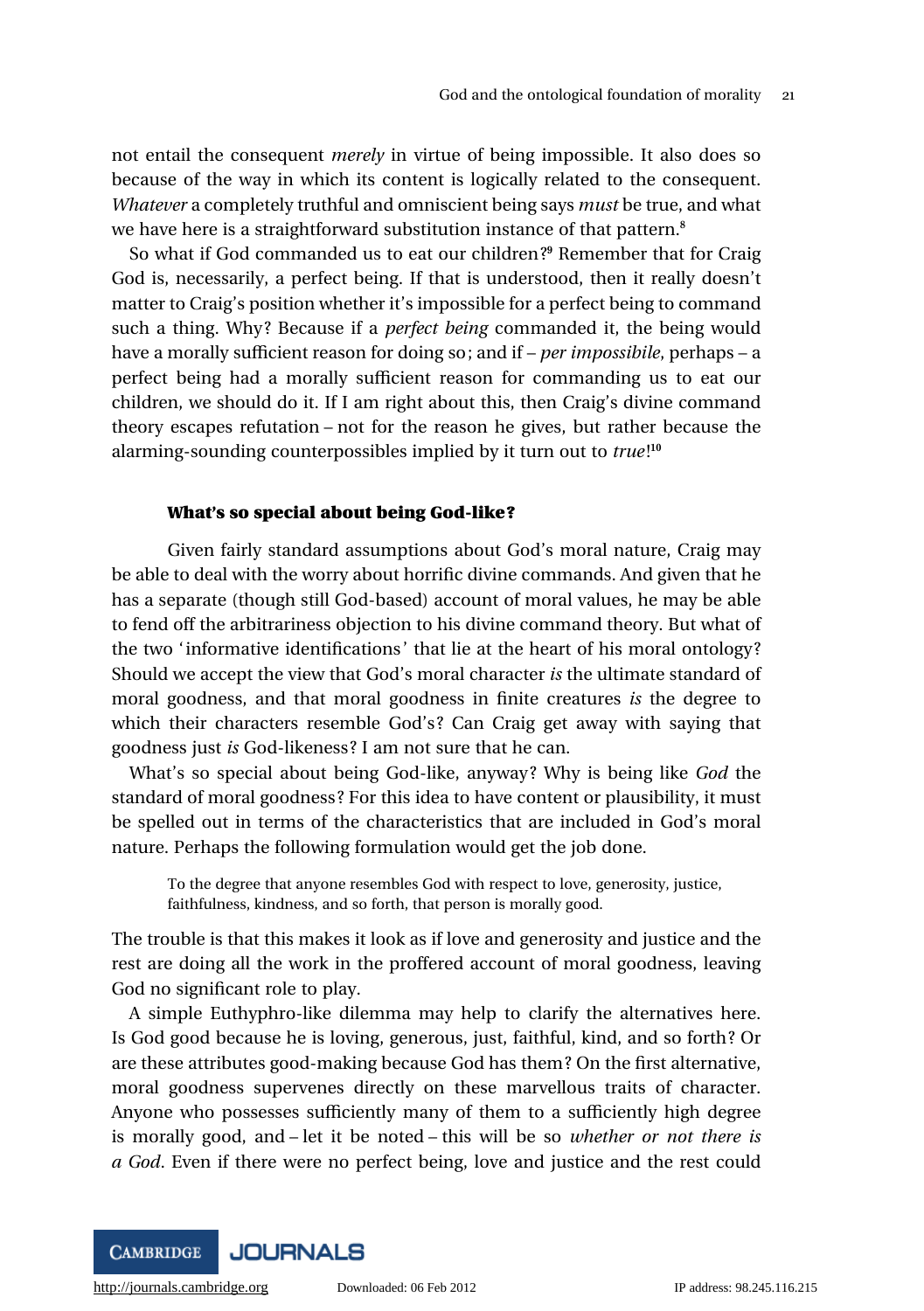still be constitutive of the moral ideal, and it could still be the case that persons are morally good to the degree to which they realize that ideal in their lives. On a view like this, the existence of God plays no role at all in the ontology of moral value.

So what about the other alternative ? Could Craig get away with saying that love and generosity and justice and faithfulness and the rest are good-making only because there is a God who is loving and generous and faithful (etc.) to the maximum possible degree? This alternative seems incredible to me. It implies that if there were no God who perfectly exemplified them, these properties would count for nothing. A person could be as fair-minded and loving and generous and faithful as you please and still fail to be morally better than a cruel and malicious person. Why would a discerning and consistent atheist have to think a thing like that ?

Is there a way to slip between the horns of this dilemma ? Well, some theists may wish to say that God is God's moral nature. It would then be open to them to say that God is the ultimate standard of moral goodness, in which case God's existence would be required for the existence of goodness. That God is identical to his moral nature is of course entailed by the classical version of the doctrine of divine simplicity, according to which God is identical to each of his attributes, and each of them is identical to all the others. Despite the efforts of some able philosophers, I have never been able make sense of this doctrine, and to judge from his pronouncements on the subject, neither can Craig (Craig (2007) ). So I won't pursue that possibility further here.

In rejecting the second horn of my Euthyphro-like dilemma, I have put a lot of weight on intuitions about how things *would be even if God did not exist*. This may give some readers pause. Like most philosophically inclined theists, Craig holds that the non-existence of God is metaphysically impossible. It is, according to him, a necessary truth both that God exists, and that God is perfect in love and justice and so on. If that's right, then my conclusions are based on intuitions about counterpossibles. Might this give us a reason to discount them?

In an earlier context, we saw that Craig thinks we should disregard counterpossibles entirely. We needn't worry about whether eating our children would be obligatory if God commanded it, he says, because such horrific commands are incompatible with God's moral nature – and because nothing of significance hangs on the way we deal with counterfactuals whose antecedents are impossible. The upshot of *our* discussion, however, was that Craig is quite wrong about this. Moreover, Craig may well be committed to the non-vacuous and non-trivial truth of at least one proposition that (by his lights) must count as a counterpossible.

To see this, recall that the second of Craig's central claims is:

T2: If theism is false, we do not have a sound foundation for morality.

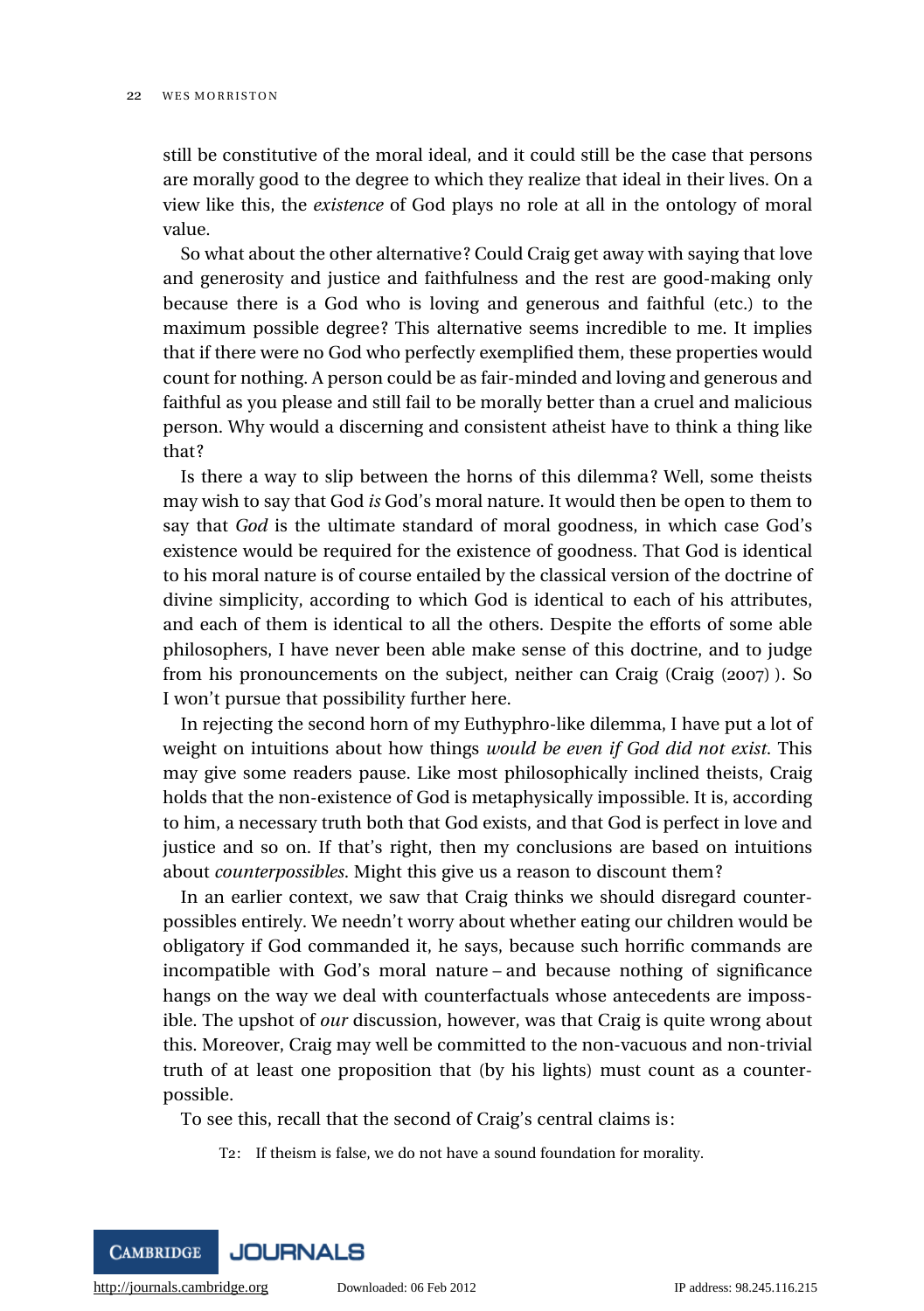T2 is formulated in the indicative mood, which muddies the waters a bit. Maybe what Craig really has in mind is, ' If you think that God does not exist, then you should conclude that morality lacks a sound foundation'.<sup>11</sup> But why would Craig say this if he didn't think he could show that God is absolutely necessary to the foundations of morality – a claim that is quite naturally expressed by a subjunctive version of T2: If theism were false, morality would not have a sound foundation. Does Craig think that this counterpossible is only *vacuously* true? Or that it is inconsequential whether we say it is true or false ? One wouldn't have thought so.<sup>12</sup>

Without God, Craig says, we are stuck with a naturalistic world-view on which 'moral values do not exist but are mere illusions of human beings' (Craig & Kurtz et al. (2009), 176). I would be very surprised to learn that he does not also think that if there were no God, moral values would not exist and would be mere illusions of human beings. After all, Craig explicitly claims that the moral worth of human beings is entirely dependent on the existence of God<sup>13</sup> and that without God human life could have no moral significance.

Of course, this is just what you should expect if you make the two 'informative identifications' that lie at the heart of Craig's theory of the foundations of morality. If God's moral nature is the ultimate standard of moral goodness, and if goodness is God-likeness, then if there were no God nothing would be morally good. A generous person would not be better (in that respect) than a stingy one. A just judge would not be better than a partial one, a loving mother would not be better than an uncaring one, a faithful friend would not be better than a fickle one. And so on through the whole list of moral virtues.

But what if you haven't yet joined Craig in making the two 'informative identifications' that land you with these implications ? What if you're still trying to decide whether you should accept them ? Is there any other way in which it could be shown that morality would be illusory in a Godless world ? And if so, would that give us a reason to accept the view that goodness is God-likeness ?

## Nothing special about humans in a Godless world

Craig does in fact have quite a bit to say on behalf of the view that morality would be illusory without God. Consider first his vigorous defence of the claim that human flourishing would have no moral significance in a Godless world.

But if there is no God, what reason is there to regard human flourishing as in any way significant? After all, on the atheistic view, there's nothing special about human beings. They're just accidental by-products of nature that have evolved relatively recently on an infinitesimal speck of dust called the planet Earth, lost somewhere in a hostile and mindless universe and doomed to perish individually and collectively in a relatively short time. (Craig & Kurtz et al. (2009), 31)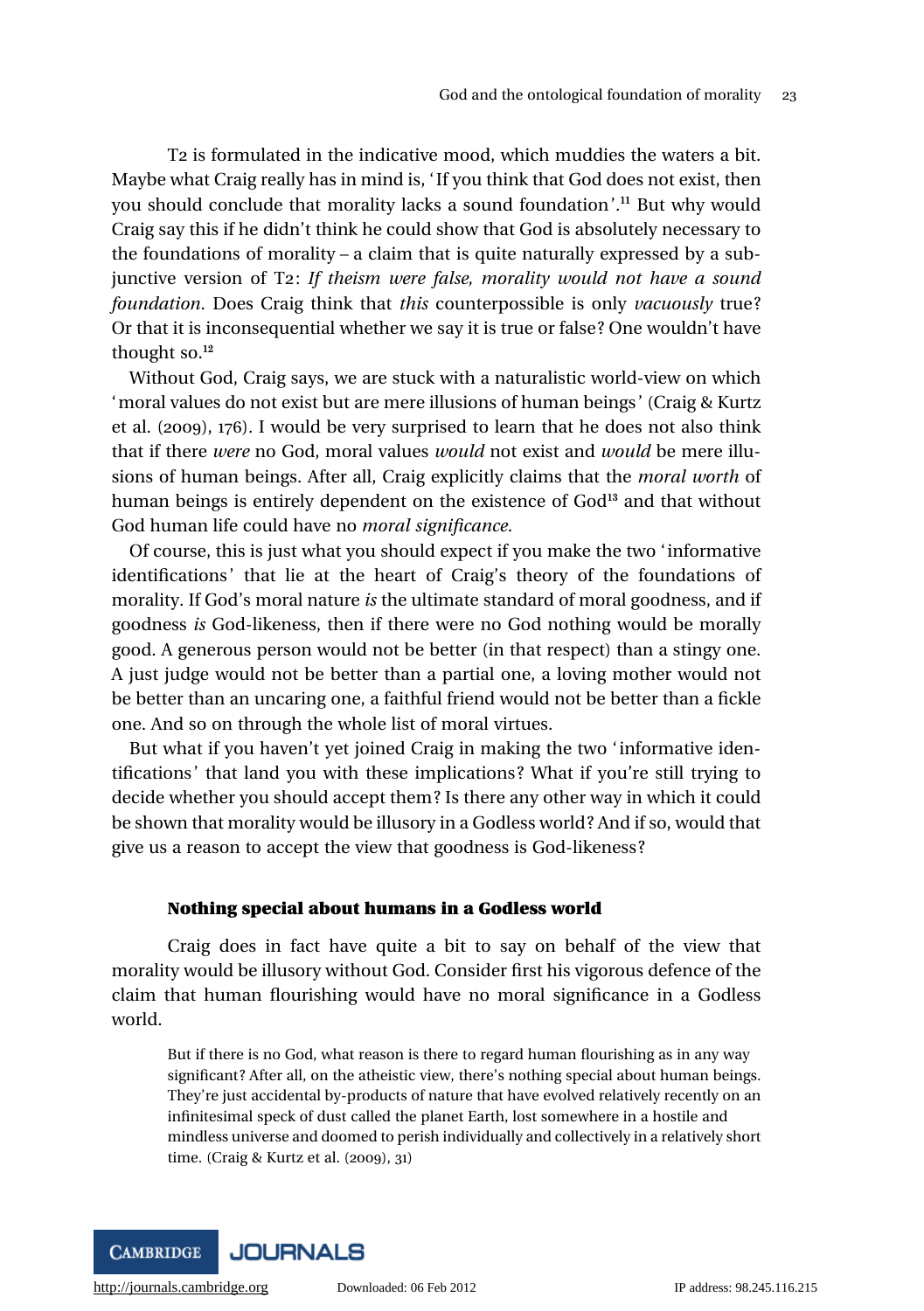There are some pretty remarkable inferences here. The atheist is supposed to draw the conclusion that human flourishing isn't morally significant from the premise that there is nothing special about human beings. And he is supposed to derive that premise from the following facts.

Humans are tiny compared to the universe. They haven't been around very long. They owe their existence to mindless natural processes. They die after a short time. Eventually all of them will be permanently dead.

I fail to see why anyone should move from these premises to the conclusion that there is nothing special about human beings. If one were to draw up a list of things that make us special, it would probably include things like these. Humans are (or can be) self-conscious, capable of rational reflection and deliberation, of making plans and carrying them out. They fall in love, they have children, form family bonds, and care for one another. Some of them write poems or compose symphonies or discover proofs of deep mathematical theorems. Others understand and appreciate those poems and symphonies and theorems. Non-human animals share some, though by no means all, of these characteristics; and none are shared by rocks. So why aren't characteristics like these – all of which could be found in a Godless universe – sufficient to make us 'special'?<sup>14</sup> That we are the 'accidental by-products' of mindless natural processes, or that we haven't been around very long, or that we won't be around all that much longer, or that we are tiny in comparison with the universe is entirely beside the point. What matters to our worth is what we are – not how we got here or how long we will be here. If that's right, then no matter how much angst an atheist may experience in the face of a mindless, unplanned, unguided, silent universe, the unvarnished facts of her condition do not deprive her of worth.

# What we are in a Godless world

I am certain that Craig would agree that *what we are* matters to our moral worth. But in a Godless world he thinks that we ourselves would be mere 'specks of dust'. What's required for moral worth would be missing – viz., a divinely implanted immaterial mind or soul. Without that, Craig says, we are 'just animals', or perhaps 'just molecules' organized in a certain way. Consider the following remarkable passage.

Naturalists are typically materialists or physicalists who regard man as merely an animal organism. But if man has no immaterial aspect to his being, whether you call it a soul or mind or whatever, then we're not qualitatively different from other animal species. On a materialistic anthropology there's no reason to think that human beings are objectively more valuable than rats. When a terrorist bomb rips through a market in Baghdad, all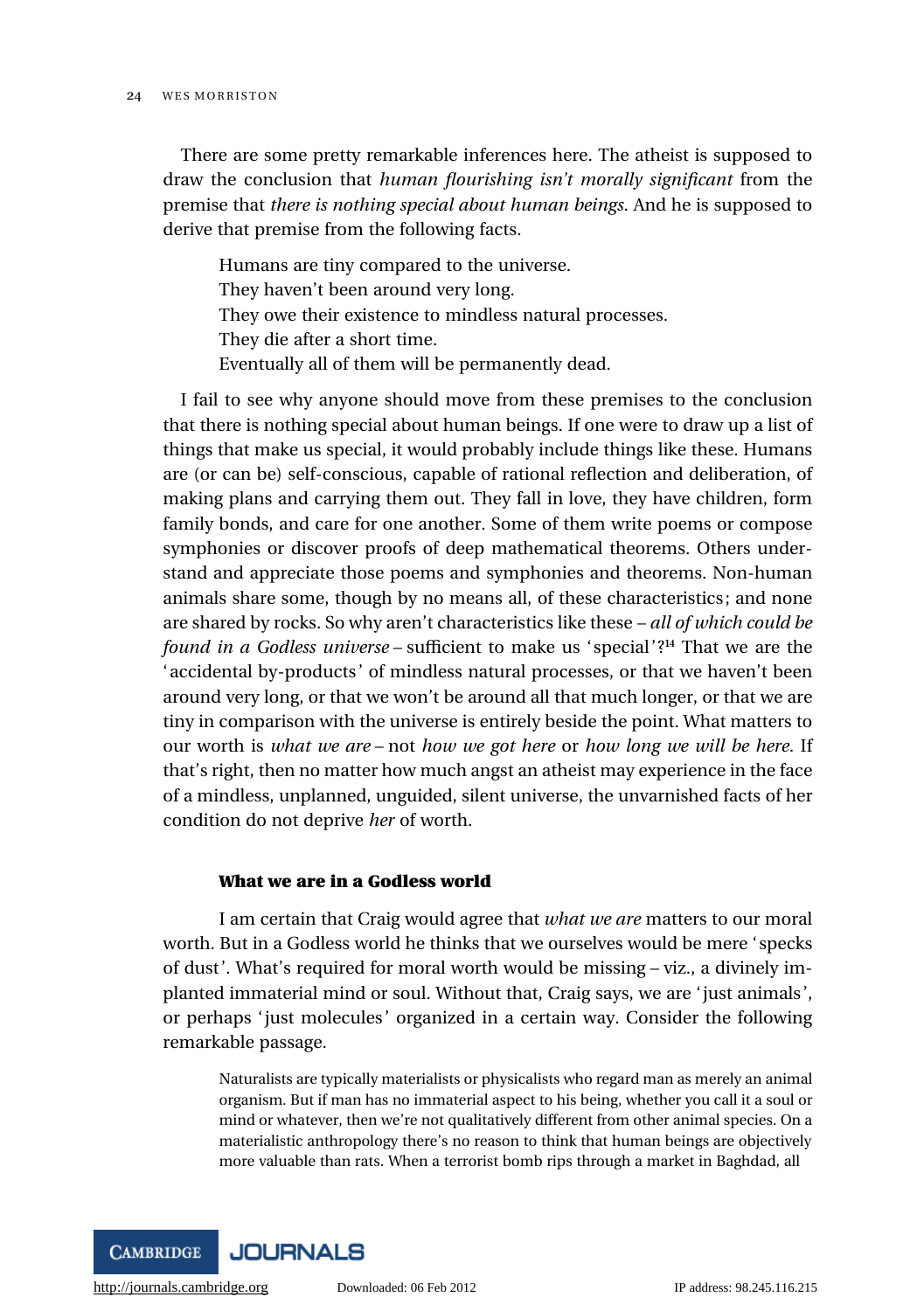that really happens is a rearrangement of the molecules that used to be a little girl (Craig & Antony (2008) ).

Why should a materialist – whatever her views about God – think that such a ' rearrangement' of molecules has no moral significance ? Probably Craig is thinking along the following lines. Given materialism, a little girl is merely an arrangement of molecules. But mere arrangements of molecules can have no moral significance. So a consistent materialist must conclude that little girls have no moral significance. To this argument, the proper response is simply to point out that not all arrangements of molecules are created equal.<sup>15</sup> When molecules are arranged in such a way as to constitute a living human organism having a first-person point of view, the person thus constituted has special moral significance. And – note well – she has it in virtue of the very same special-making properties highlighted in the last section. That she has a material mind is of no consequence. If it makes her self-aware, capable of rational reflection, and so on, there is no reason to deny that she has moral worth.

I haven't mentioned the 'material constitution' account of persons<sup>16</sup> to endorse it, but only to make it clear that there are materialist options on which persons are special. Craig has yet to give any reason for thinking that the absence of an immaterial soul entails that there are no morally relevant differences between human persons and other animals, or (for that matter) between animals and inanimate objects. If a bomb rearranges a rat's molecules, that's a bad thing too – not as bad as rearranging a little girl's molecules, but still bad. It isn't okay to do just anything to a rat, on the ground that it's 'only a soulless animal' or that it's 'only a bunch of molecules arranged in a certain way'.

What difference would the presence of an immaterial soul make, anyway? As far as I can see, it could make a moral difference only if having one is necessary for having properties like those I have already emphasized – self-awareness, a capacity for rational reflection, and so on.<sup>17</sup> Clearly, Craig has his work cut out for him here. First, he needs to show that these special-making features cannot be possessed by beings with material minds. Second, he needs to show that they would be possessed by beings having immaterial minds. And third, he needs to show that immaterial minds could not emerge in the ordinary course of nature but must be implanted by God.

## 'The temptation of speciesism'

Craig puts a lot of weight on another, rather different, line of argument. If there is no God, he says, we are stuck with the depressing view that human morality is merely a 'pattern of behaviour' that evolved in response to 'socio-biological pressures'. It is useful ' for the perpetuation of the species', but it isn't 'objectively true' or in any way superior to patterns of behaviour

<http://journals.cambridge.org> Downloaded: 06 Feb 2012 IP address: 98.245.116.215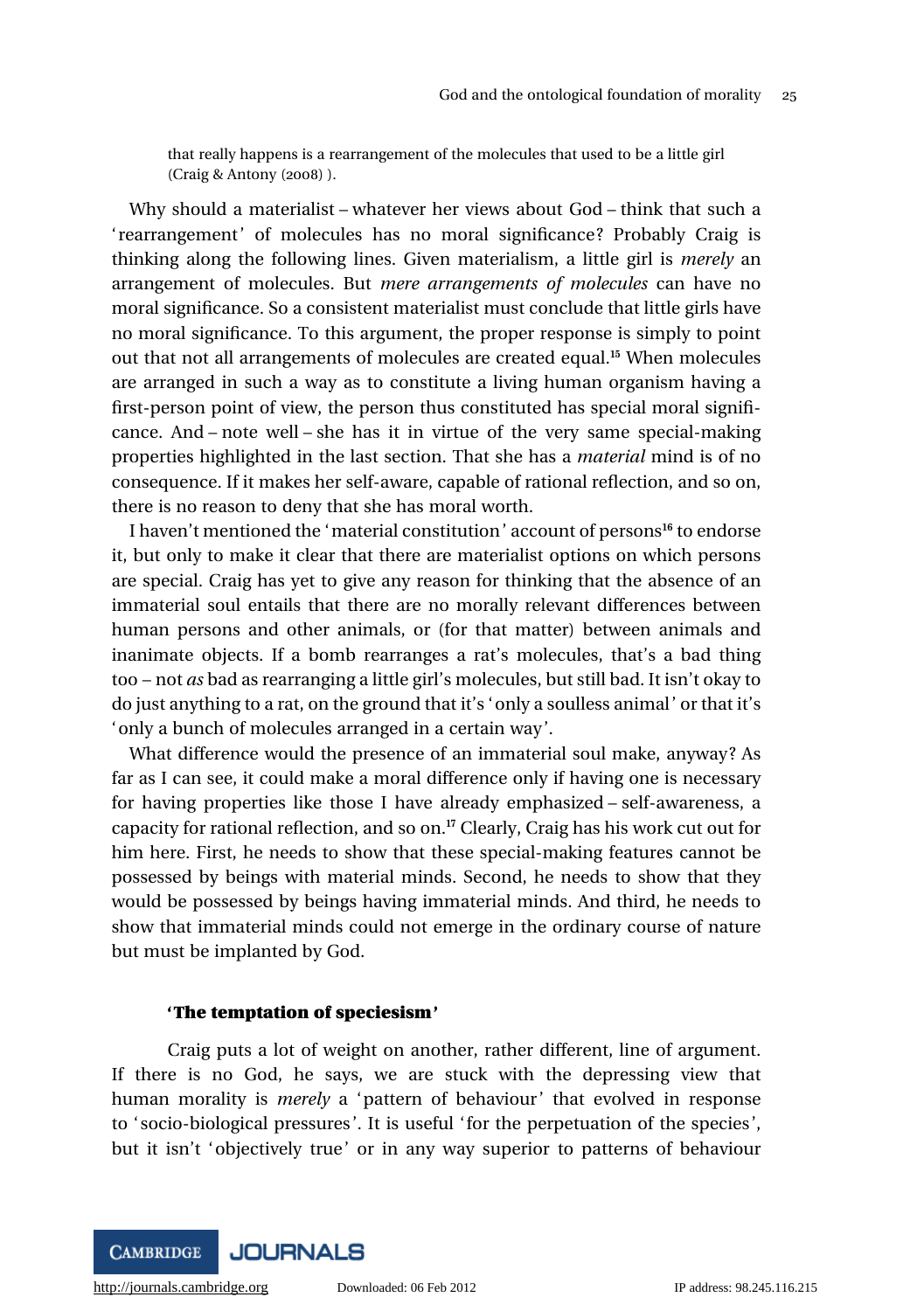exhibited by other animals (Craig & Antony (2008) ). One of Craig's examples is slavery.

[O]n a naturalistic worldview, human beings are just animals and activity that counts as slavery … is common in the animal kingdom and amoral. Ants, for example, enslave aphids to labour in the depths of the anthill where they are imprisoned for life. If the ants were endowed with rationality then ant morality would consider slavery to be morally just. (Craig & Antony (2008) )

To think that there is something special about human morality (according to which slavery is wrong) is to 'succumb to the temptation of speciesism – an unjustifiable bias in favour of our own species'. Indeed, it is to suffer from 'delusions of moral grandeur' (Craig & Antony (2008) ).

Well, what if (as Craig suggests) ants were 'endowed with rationality'? There's a counterpossible for you! If ants were endowed with rationality, they would not be ants. But let's play along for a moment. If these (very special) ants had a moral code, it might be one that (like that of our ancestors) condoned the slavery of (equally special) aphids. But so what? Craig's suggestion appears to be that it would be a 'speciesist' mistake for an atheist to hold that our morality (which forbids slavery) is objectively superior to the slavery-permitting morality of these imaginary ants. But why think a thing like that ? Human slavery is not practised in most parts of the world today because some of our ancestors discovered that enslaving other persons is evil. If we reject some of the moral principles of Craig's imaginary ants, we do so on precisely the same grounds as those on which our ancestors rejected some of the moral principles of slave-owning humans. The only 'speciecists' in Craig's little thought-experiment are the ant-persons who enslave aphid-persons.

Here is another case in which Craig claims to find a 'speciesist mistake'. This time the issue is the immorality of torture.

[H]ave you ever seen an ordinary housecat toying with a mouse until it finally bores of the sport and kills it? If there isn't any God, what makes torture ... among human beings uniquely evil ? How do these strange non-natural moral properties come to supervene on the members and actions of our species? (Craig & Antony (2008), my italics)

There are at least two things to say in response. First, torturing animals, including mice, is a very bad thing (for us) to do. What makes it bad is that it involves making the victim suffer severe pain. A real 'speciesist' would be morally blind to the badness of wantonly causing members of another species to experience severe pain. In the second place, cats are not capable of rational reflection and are not capable of knowing that it's bad to inflict needless pain. This judgement does not reflect an unreasonable prejudice in favour of our species. It is the recognition of a plain and obvious fact about an entirely relevant difference between human persons and cats. It is on account of this difference that we are subject to moral censure and blame when we torture other sentient creatures, whereas cats are not.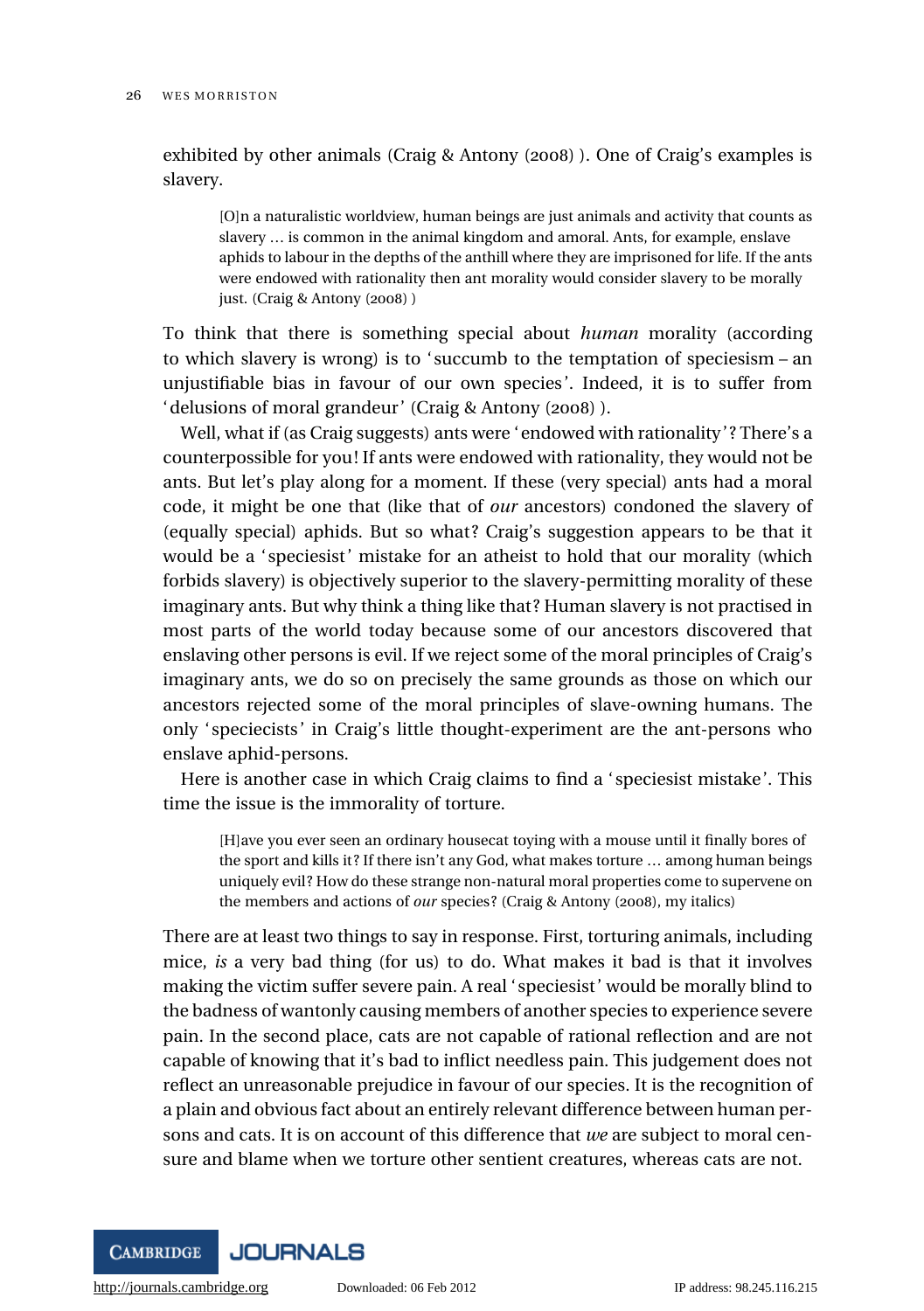## Evolution and the origin of morality

The thought that evolution and social conditioning are the source of our capacity for moral behaviour troubles Craig in another way.

On a naturalistic view, moral values are just the by-product of biological evolution and social conditioning. Just as a troop of baboons exhibit cooperative and even self-sacrificial behaviour because natural selection has determined it to be advantageous in the struggle for survival, so their primate cousins, homo sapiens, exhibit similar behaviour for precisely the same reason. (Craig & Antony (2008) )

My own first thought is to cheer for the baboons. If these sophisticated primates have developed a sort of proto-moral sense, good for them! That's not Craig's point, however. He wants us to see that 'given a naturalistic worldview' cooperative and self-sacrificial behaviour is '*just* the by-product of biological evolution and social conditioning' (my italics). And this, he seems to think, implies that such patterns of behaviour would *not* be *objectively* correct. To make this point, Craig quotes atheistic evolutionist Michael Ruse who (as Craig puts it) ' reports' that morality is 'just an aid to survival and reproduction and any deeper meaning is illusory' (Craig & Antony (2008), Craig & Kagan (2009), Craig & Kurtz et al. (2009), 31–32).

It appears that Craig intends to give a conditional endorsement of Ruse's position. This, he seems to be saying, is what a clear-headed atheist should think. The trouble is that Ruse is not simply ' reporting' a well-known fact about biology. He is saying something about the implications of what biology tells us. We have to decide whether Ruse is right in drawing out those alleged implications. Does he have a decent argument for saying that what biologists have discovered about the origins of the human moral sense should lead anyone to believe that morality is an illusion ?

This is not the place for a survey of Ruse's work on this subject. But it may be worth looking at the argument of the Ruse article regularly cited by Craig (Ruse (1994) ). The first premise of Ruse's argument appears to be that Darwinian evolution selects for a certain amount and degree of cooperative behaviour among kin. From this, Ruse leaps to the conclusion that mutation and natural selection 'explain morality'. He then argues as follows.

Consider two separate worlds, identical except that one has an objective morality and the other does not. Humans could have evolved in both worlds to believe in exactly the same things! The two identical species could share the same thoughts about right and wrong … In short, therefore, there is a sense in which objective morality is redundant. Its existence is irrelevant to human thought and action. (Ruse (1994), 21)

Ruse's conclusion: there are no objective moral truths. In that sense, he repeatedly says, morality is an illusion – though he claims that there is great biological utility in our believing that it's not.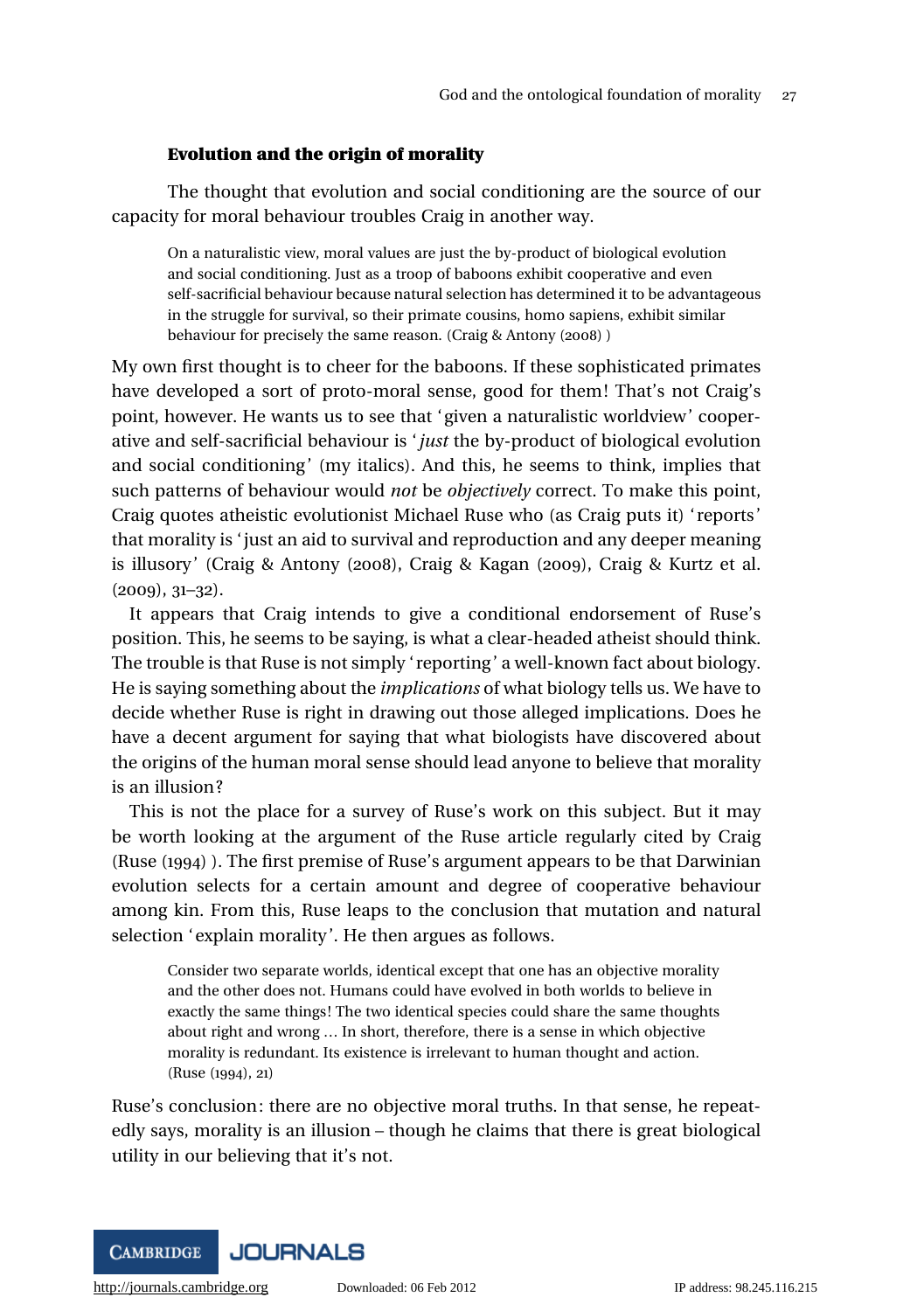There are at least two problems with this argument. First, it is obvious (to me, at least), that there is not – nor is there likely to be – a complete Darwinian explanation of most of what we now call morality. Introducing a bias in favour of cooperative behaviour among the members of one's own group scarcely begins to account for the moral judgements we actually make. To pick just a few examples, it does not account for anyone's thinking that killing strangers is wrong, that enslaving members of another race or tribe is wrong, that treating women as inferiors is wrong, or that cruelty toward non-human animals in the pursuit of trivial human ends is wrong. It has taken centuries of history and conversation and argument and rational reflection on the relevant facts for us (or at least many of us) to see that these things are wrong. We can be grateful that evolution gave us a big brain and with it a *capacity* for a lot of things, including moral reflection. But we have had to use what evolution has given us to arrive at the insights that form the core of what most of us think of as morality.

In the second place, it is question-begging to assume without further argument that there could be a world identical to ours in other respects but in which suffering (say) is not bad. A typical moral realist would claim that moral properties supervene on natural ones in a way that renders such a world impossible. Only because Ruse has already decided (on some other grounds, I presume) that there are no objective moral facts, does he think that such a world is possible.

Ruse undoubtedly thinks that objective moral truths would be ' redundant' in yet another sense. They contribute nothing to the evolutionary explanation of moral beliefs, and do no explanatory work in accounting for the human moral sense. But even if this point is granted, the argument needs a further premise – perhaps something like this: if the truth of a proposition contributes nothing to the best causal explanation of our belief that it is true, then that proposition is not true. We needn't look far to find a counterexample. It is hard to see how the truth of this proposition could contribute anything to the best scientific explanation of anyone's belief that it is true.

One final point about Craig's use of Ruse's reflections on evolution and morality is worth making. It concerns the overall structure of Craig's moral argument for the existence of God. To make his argument stick, Craig needs to convince us that there are objective values and obligations, and he needs to do this in a way that does not simply presuppose the truth of theism. Consequently, he must find a way of rejecting the sort of naturalistic ' explaining away' of morality attempted by Michael Ruse. He seems to be doing just this when he warns against the ' the genetic fallacy', which he defines as ' trying to invalidate an idea by showing how it originated'.

The truth of an idea is not dependent upon how that idea originated. It's the same with moral values. If moral values are *discovered* rather than *invented*, then our gradual and fallible apprehension of the moral realm no more undermines the objective reality of that realm than our gradual, fallible apprehension of the physical world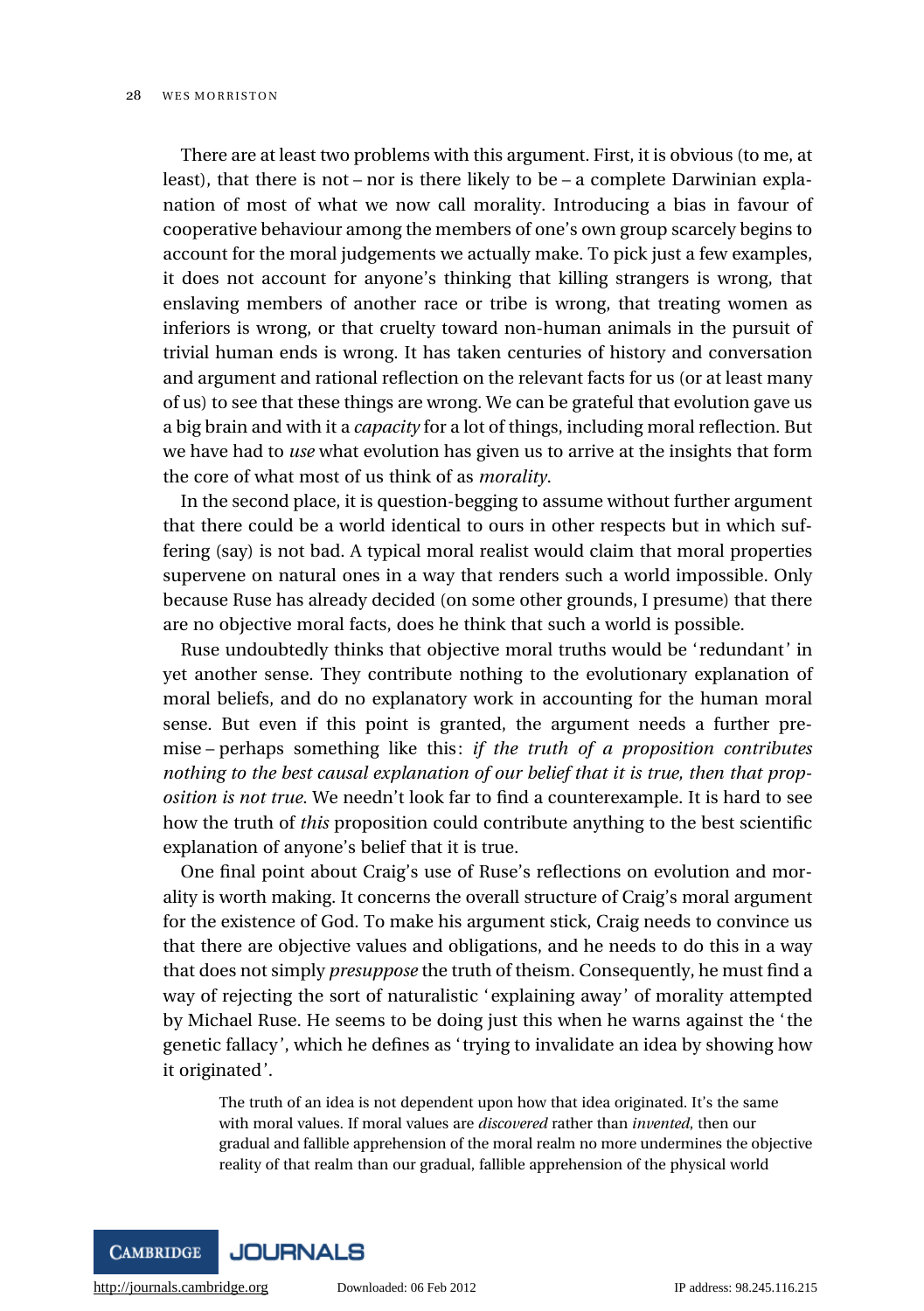undermines the objective reality of the physical realm. (Craig & Sinnott-Armstrong (2004), 20–21)

If this is right, however, it undermines the evolutionary part of Craig's own case for T2. 'Trying to invalidate an idea by showing how it originated' is not obviously less problematic if there is no God, and Craig surely does not think that rationality requires anyone to commit a genetic fallacy. At the very least, then, he owes us an explanation of why Ruse-type 'explaining away' is not fallacious if atheism is true. So far, he has not discharged this obligation.

That doesn't necessarily mean that he couldn't do so. More sophisticated and challenging versions of the evolutionary argument against moral realism can be found in the current literature. Some able philosophers argue that evolutionary explanations of morality lead to moral scepticism. That chance and natural selection have moved us even a small way in the direction of correct moral beliefs seems to them to be too great a coincidence to be credible.<sup>18</sup> Some see this as a reason to reject moral realism (Street (2006) ), others as a reason to adopt the hypothesis that evolution is divinely guided and that God has written the moral law on the human heart (or at least on some human hearts!).

There is a lot to think about here, and I don't claim to have settled all the relevant issues.<sup>19</sup> But even if it should turn out that God is needed to guide evolution to the point where knowledge of basic moral principles is possible for us, it would not follow that God is needed to provide the sort of ontological ground Craig is after.<sup>20</sup> So let's return to that issue. Can Craig give us any real reason to prefer a theistic account of the ontological foundation of morality ? To think that theism gives the only possible (or even the best) ontological explanation of basic moral truths ?

# Does morality require a foundation outside itself? $^{21}$

Why are love and justice and generosity and kindness and faithfulness good? What is there in the depths of reality to *make* them good? My own preferred answer is: Nothing further. If you like, you may say that they are the ultimate standard of goodness. What makes them the standard? Nothing further. Possessing these characteristics just is good-making. Full stop. Is there some problem with this ? Some reason to press on, looking for a 'deeper' answer that only theism can provide ?

It's not obvious that there is. No matter what story you tell about the ontological ground of moral value, you must at some point come to your own *full stop*. If you say that love is necessarily good because God necessarily exists and loves and because God's moral nature is the ultimate standard of goodness, then we can ask what makes God's moral nature the ultimate standard. It would be unwise to respond, 'because it includes love and justice and the rest', since that would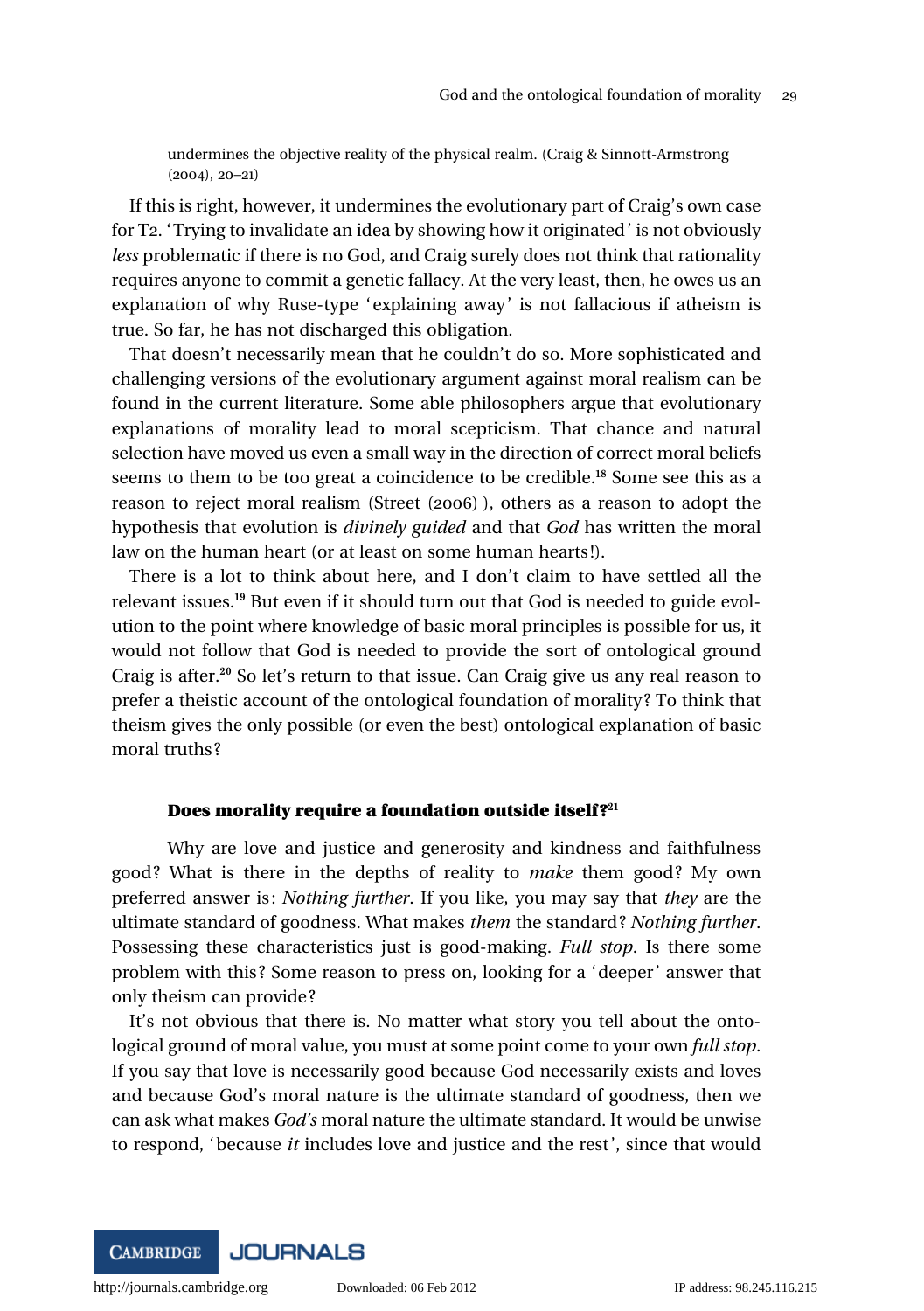confine us to a small and entirely unenlightening circle of 'explanations'.<sup>22</sup> At some point, you are simply going to have to bite the bullet and say, 'That's just how it is'.<sup>23</sup>

So which is the correct stopping point ? The non-theological one, according to which goodness supervenes directly on love and justice and the rest, rendering the detour through theology entirely unnecessary, has at least the virtue of simplicity. However, Craig gives what he takes to be a decisive reason for rejecting such a view in the following passage.

Atheistic moral realists affirm that moral values and duties do exist in reality …, but they insist that they are not grounded in God. Indeed, moral values have no further foundation. They just exist.

I must confess that this alternative strikes me as incomprehensible, an example of trying to have your cake and eat it too. What does it mean to say, for example, that the moral value Justice simply exists ? I don't know what that means. I understand what it is for a person to be just; but I draw a complete blank when it is said that, in the absence of any people, Justice itself exists. Moral values seem to exist as properties of persons, not as abstractions – or at any rate, I don't know what it is for a moral value to exist as an abstraction. Atheistic moral realists seem to lack any adequate foundation in reality for moral values, but just leave them floating in an unintelligible way. (Craig & Sinnott-Armstrong (2004), 19)

Let's get one small point out of the way quickly. There is nothing 'atheistic' about the view to which I am attracted  $-$  it is available to atheists, but it is equally available to theists. A theist can say that God is good because, among other things, he possesses the good-making property of being loving. Indeed, I believe this is what theists *should* say. It is by far the simplest and most straightforward way to give content and significance to the claim – central to traditional theism – that God is good.

So what is Craig's argument against 'atheistic moral realism'? In the passage just quoted, he makes it clear that there is no room in his ontology for abstract moral properties. Values like love or justice can exist only as properties of individual persons. Otherwise, Craig says, they would be groundless, 'floating in an unintelligible way'. It seems clear to me that this objection misses its intended target. The pertinent issue here isn't whether uninstantiated moral properties can exist. It is whether – in a Godless universe – goodness is present in whatever instances of love and justice might exist in that universe. So far, then, Craig has done nothing to show either (a) that love and justice could not be instantiated in a Godless universe or (b) that goodness would not be present if they were.

That's not quite the end of the matter, however. While pressing his 'speciesist' charge (critically discussed above), Craig asks, 'How do these strange non-natural moral properties come to supervene on the members and actions of our species ?' (Craig & Antony (2008) ). Craig here appears to be gesturing in the direction of a 'queerness argument' specifically directed against the view that moral properties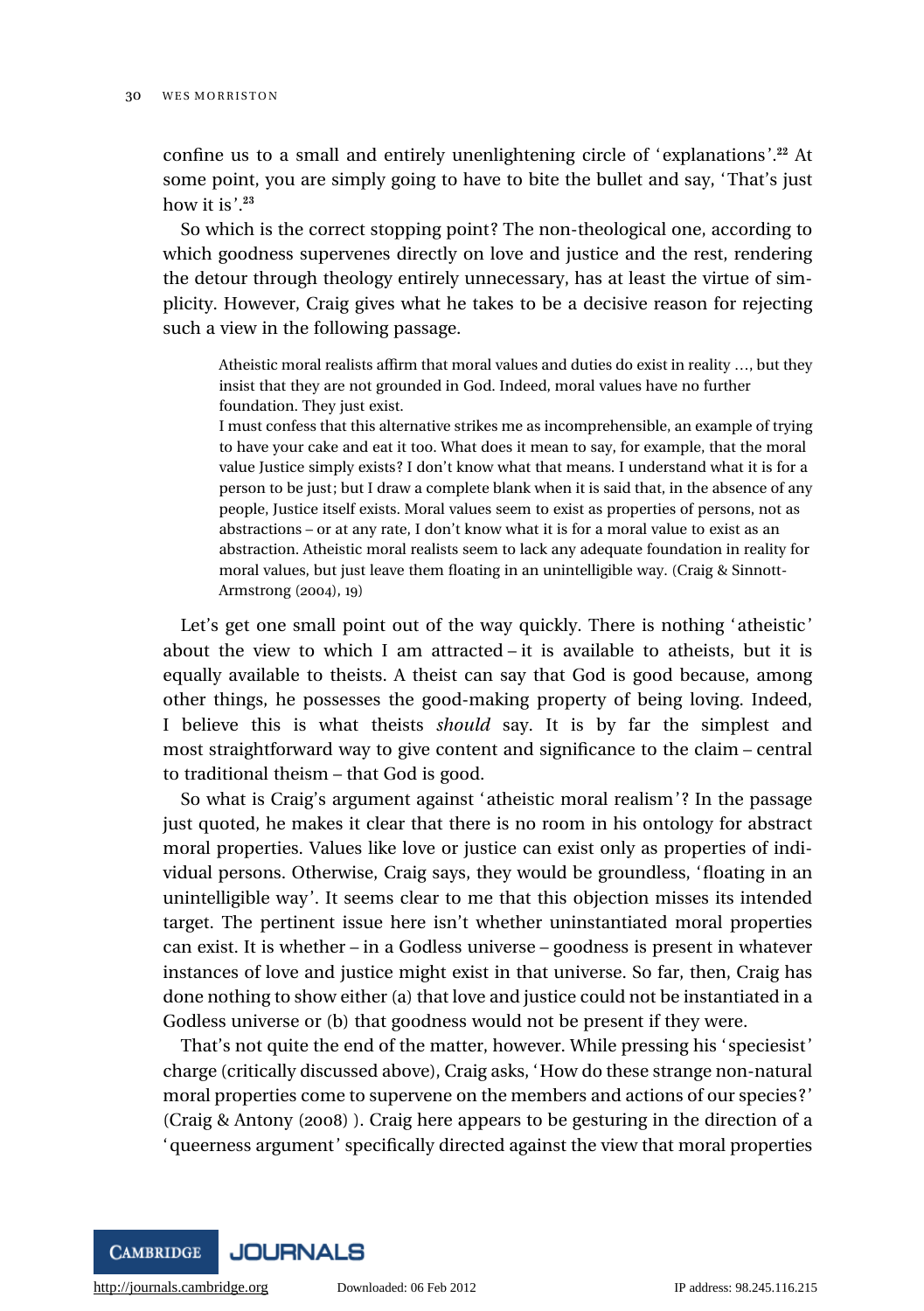supervene upon, without being reducible to, non-moral ones. Unfortunately, Craig does not elaborate the point; so my response will be brief.

However the natural/non-natural distinction gets made, it's clear that on Craig's own view the goodness of creatures is non-natural. It consists in resemblance (in relevant respects) to God, who is himself a paradigmatically nonnatural being. Which respects are relevant is fixed by God's moral attributes, which themselves must be non-natural. So the problem Craig means to be raising here can hardly be that he objects to the non-natural. Instead it has to do with the way in which goodness 'supervenes' on non-moral properties. The moral realist has failed to tell us how goodness supervenes on love and justice and the rest.

It is just this demand for a ' further explanation' that I have already questioned. It is (I say) every bit as reasonable to ask in virtue of what God is good as to ask in virtue of what human love is good-making. If we are told that God is good in virtue of being loving and just and so on (and what else is there to say ?), this merely brings us back to the tight and wholly unilluminating circle of explanations to which I have already called attention.

It may be said that God's moral attributes just are the ultimate standard of goodness. But how is this is any more satisfying than saying that love (for example) just is good-making? As far as I can see, building God and God's attributes into the account of moral values merely complicates things and replaces one set of puzzles with another.<sup>24</sup>

Even if I am right in thinking that we don't need to ground moral values in God, it may still be thought that we need God to account for moral duty. Moral duties (it may be said) must be constituted by commands in order to have imperative force, and a perfectly good God is the only adequate source of such commands. However, it seems to me that a non-theist who embraces moral realism is not without resources at this point. There are many options, of which I'll mention just two.

The first is simply to deny that duties must be constituted by commands in order to have imperative force. There are, after all, lots of normative laws that do not require a lawmaker. If, for example, you know that two propositions are inconsistent with one another, and you also know that one of them is true, then you should not accept the other.<sup>25</sup> Nobody thinks we need a 'divine command' to back up this rule. I see no reason why it should be different for moral rules. If this is right, then the way is open for the non-theist to say that basic moral duties are fundamental moral facts and (like moral values) require no further foundation or ground.

But suppose something further is desired. Here is another option. It is a variant of the ideal spectator theory. Even an atheist might consistently identify duties with commands that *would* be given by a perfect being. That might not settle every question we'd like have settled; but it would certainly make it a duty not to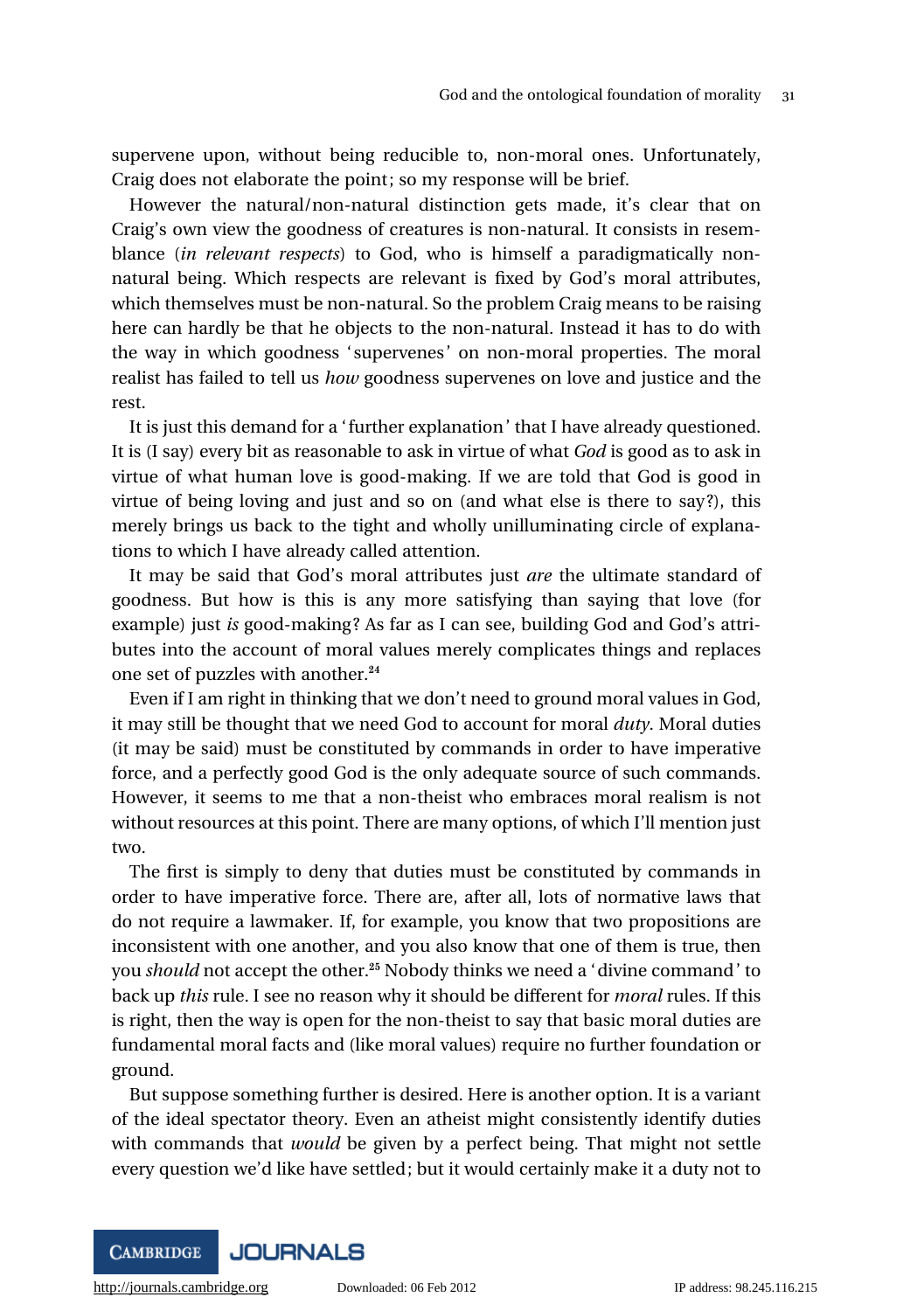kill or steal or practise cruelty. Interestingly, such an account fits nicely with Craig's claim that God's commands 'flow necessarily from' his perfect moral nature. Even by his lights, there must be a fact of the matter about what a being possessing a perfect moral nature would command if there were such a being. Once again, it turns out that the actual existence of God makes no difference to the ontological foundation of morality.

In conclusion, then, neither of Craig's two theses holds up. T1 may be true, but only in a trivial way. For all we've been shown, morality has whatever foundation it requires whether or not God exists – in which case, of course, it has whatever foundation it requires if God does exist. On the other hand, T2 (and, of course, its subjunctive sibling) appears to be straightforwardly false. A Godless universe could contain loving and just persons, and if it did they would still be morally good. It might contain acts of cruelty, and if it did those acts would still be morally wrong. Neither moral value nor moral duty need be illusory in a Godless universe.<sup>26</sup>

#### References

- ADAMS, ROBERT M. (1987) 'Moral arguments for theistic belief' in Adams, The Virtue of Faith and Essays in Philosophical Theology (Oxford: Oxford University Press), 144–163.
- ALSTON, WILLIAM P. (2002) 'What Euthyphro should have said', in William Lane Craig (ed.) Philosophy of Religion: A Reader and Guide (New Brunswick NJ: Rutgers University Press), 283–298.
- BAKER, LYNNE RUDDER (2000) Persons and Bodies: A Constitution View (Cambridge: Cambridge University Press).
- BYRNE, PETER (2009) 'Is morality undercut by evolutionary theory?' Philo, 3, 116-134.
- CRAIG, WILLIAM LANE (2007) 'Question 111: divine simplicity', Reasonable Faith with William Lane Craig (http://www.reasonablefaith.org/site/). Accessed 21 August, 2010.
- CRAIG, WILLIAM LANE & ANTONY, LOUISE (2008) ' Is God necessary for morality ?' Video of a debate at the University of Massachusetts on 10 April, 2008 (http://www.veritas.org/Campus/Recordings.aspx?cid=14). Accessed 19 August, 2010.
- CRAIG, WILLIAM LANE & KAGAN, SHELLY (2009) ' Is God necessary for morality ?' Video of a debate at Columbia University on 24 February, 2009 (http://www.veritas.org/Campus/Recordings.aspx?cid=10#e103). Accessed 19 August, 2010.
- CRAIG, WILLIAM LANE & KURTZ, PAUL et al. (2009) 'The debate: is goodness without God good enough ?' and 'The Most Gruesome of Guests', in Robert K. Garcia & Nathan L. King (eds) Is Goodness Without God Enough: A Debate on Faith, Secularism, and Ethics (Plymouth UK: Rowman & Littlefield), 25–48 and 167–188.
- CRAIG, WILLIAM LANE & SINNOTT-ARMSTRONG, WALTER (2004) God ? A Debate between a Christian and an Atheist (Oxford: Oxford University Press).
- HUEMER, MICHAEL (2005) Ethical Intuitionism (New York: Palgrave Macmillan).

PRUSS, ALEXANDER (2009) 'Another step in divine command dialectics', Faith and Philosophy, 26, 432–439. RUSE, MICHAEL (1994) 'Evolutionary ethics and Christian morality: are they in harmony ?' Zygon, 29, 5–24. SHAFER-LANDAU, RUSS (2004) What Ever Happened to Good and Evil? (Oxford: Oxford University Press). STREET, SHARON (2006) 'A Darwinian dilemma for realist theories of moral value', Philosophical Studies, 127, 109–166.

ZAGZEBSKI, LINDA (1990) 'What if the impossible had been actual ?' in Michael Beatty, (ed.) Christian Theism and the Problems of Philosophy (Notre Dame IN: University of Notre Dame Press), 165–183.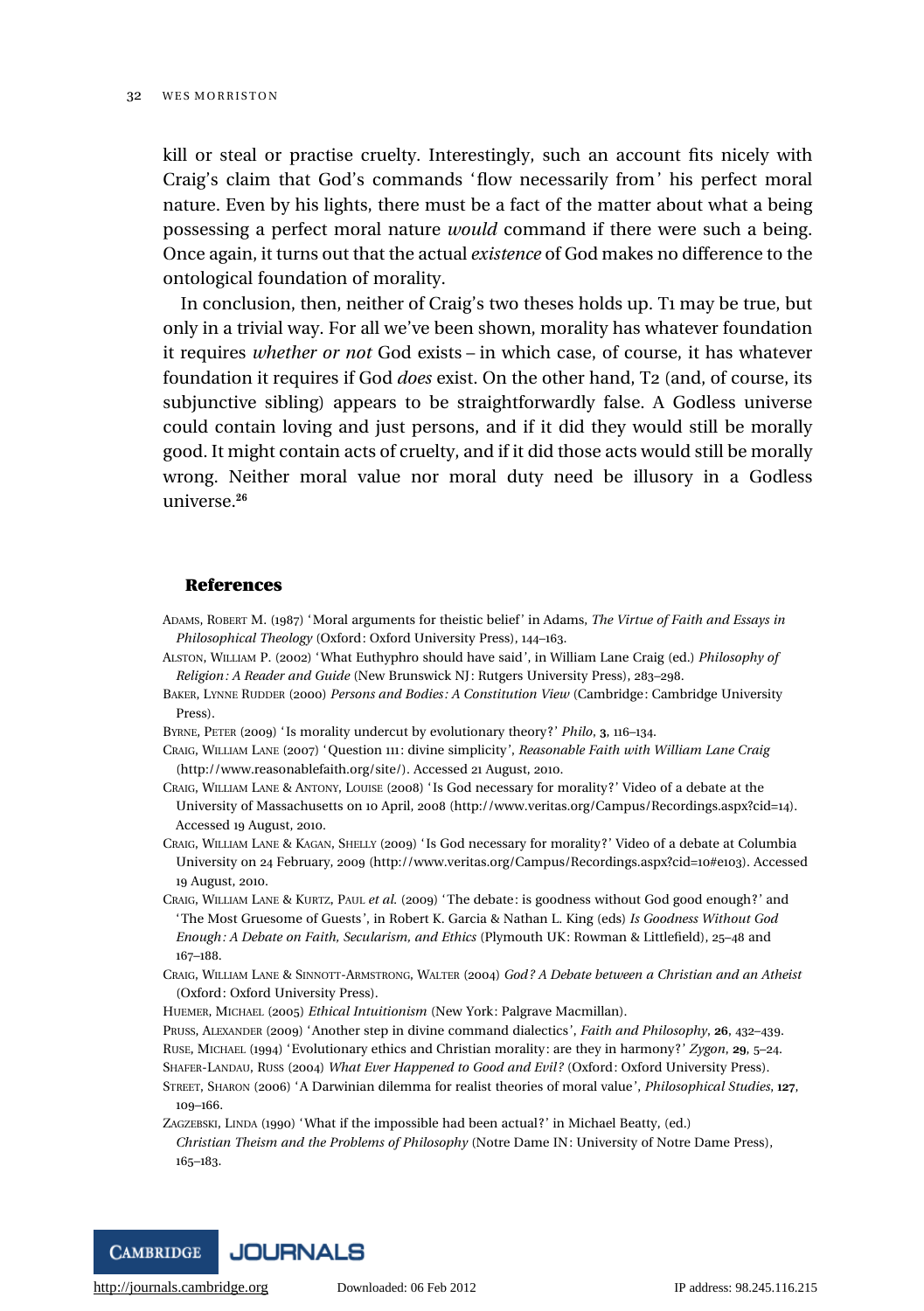# **Notes**

- 1. See Craig & Sinnott-Armstrong (2004), Craig & Antony (2008), Craig & Kagan (2009), and Craig & Kurtz et al. (2009).
- 2. Craig also claims that without God there is no ultimate moral accountability. I shall not address this topic, since it is not relevant to the assessment of Craig's claims about the ontological foundation of morality. The thesis about moral accountability speaks to a completely different issue. Even if there were appropriately grounded and objectively correct moral standards, Craig asks, why care about them? He appears to think eternal rewards and punishments are required to bring morality and self-interest into harmony.
- 3. Craig's account is broadly similar to that developed in Alston (2002).
- 4. It is noteworthy, however, that the water and heat examples are a posteriori identifications. I doubt if Craig means to say that the identity of moral goodness with God's attributes is discovered a posteriori, but it's hard to tell since he doesn't say how he has discovered the relevant informative identifications.
- 5. On Kripke's analysis of the case, the property of being a meter long is not (and never was) identical to the property of having the same length as a particular bar in Paris. What's true is merely that the standard meter bar once served to fix the reference of the term 'meter' to a certain length. Of course, it is no longer used even to do that.
- 6. Craig uses the expressions 'God's moral nature' and 'God's moral character' interchangeably.
- 7. And, I presume, the morally bad into the morally wrong. Craig doesn't put it this way, but this is strongly suggested by his general account of moral duty.
- 8. Counterpossibles with antecedents whose content has nothing to do with the consequent would obviously have to be handled differently. See Zagzebski (1990) for a thorough airing of the relevant issues. Zagzebski argues that counterpossibles are indispensable in philosophy of religion. She also effectively dismantles the standard arguments for regarding all counterpossibles as vacuously true, and makes some interesting suggestions about how the semantics for counterfactuals might accommodate counterpossibles.
- 9. See Pruss (2009) for a helpful discussion of the issues surrounding the question, 'What if God commanded something horrible ?'
- 10. We must be careful here to separate semantic and metaphysical issues from epistemic ones. With regard to the latter, I wish to make it clear that I myself would dismiss out of hand any such purported divine command. If a man told me that a perfect being had commanded him to kill and eat a child, I would conclude that he was quite mad.
- 11. This may be what Craig would conclude if he did not believe in God. If so, the attitude of Robert M. Adams provides an interesting and instructive contrast. 'Even if divine command metaethics is the best theory of the nature of right and wrong', Adams writes, ' there are other theories which are more plausible than denying that cruelty is wrong. If God does not exist, my theory is false, but presumably the best alternative to it is true, and cruelty is still wrong' (Adams (1987), 147).
- 12. It has been suggested to me that Craig could avoid the counterpossible by replacing T2 with:
	- (A) Nothing other than God can provide the foundation for morality. However, (a) entails
	- (B) Necessarily, if God does not exist morality has no foundation; and (B) entails
	- (C) If God did not exist, morality would have no foundation.

So (A) entails (C), which is the very counterpossible at issue. Craig could hardly say that it doesn't matter what truth-value we assign to (C), since the falsity of (C) would entail the falsity of (A). Could (C) be only vacuously true? I'd have thought not, but if one were determined to apply the Stalnaker/Lewis analysis, I suppose one could insist that – however weird it may sound – (A) and (B) are compatible with

- (D) If God did not exist, morality would have a foundation.
- 13. See Craig & Antony (2008) and Craig & Kagan (2009).
- 14. Shelly Kagan makes a similar rejoinder in Craig & Kagan (2009).
- 15. Louise Antony makes just this point when she says, 'There are arrangements of molecules, and there are arrangements of molecules!' (Craig & Antony (2008) ).